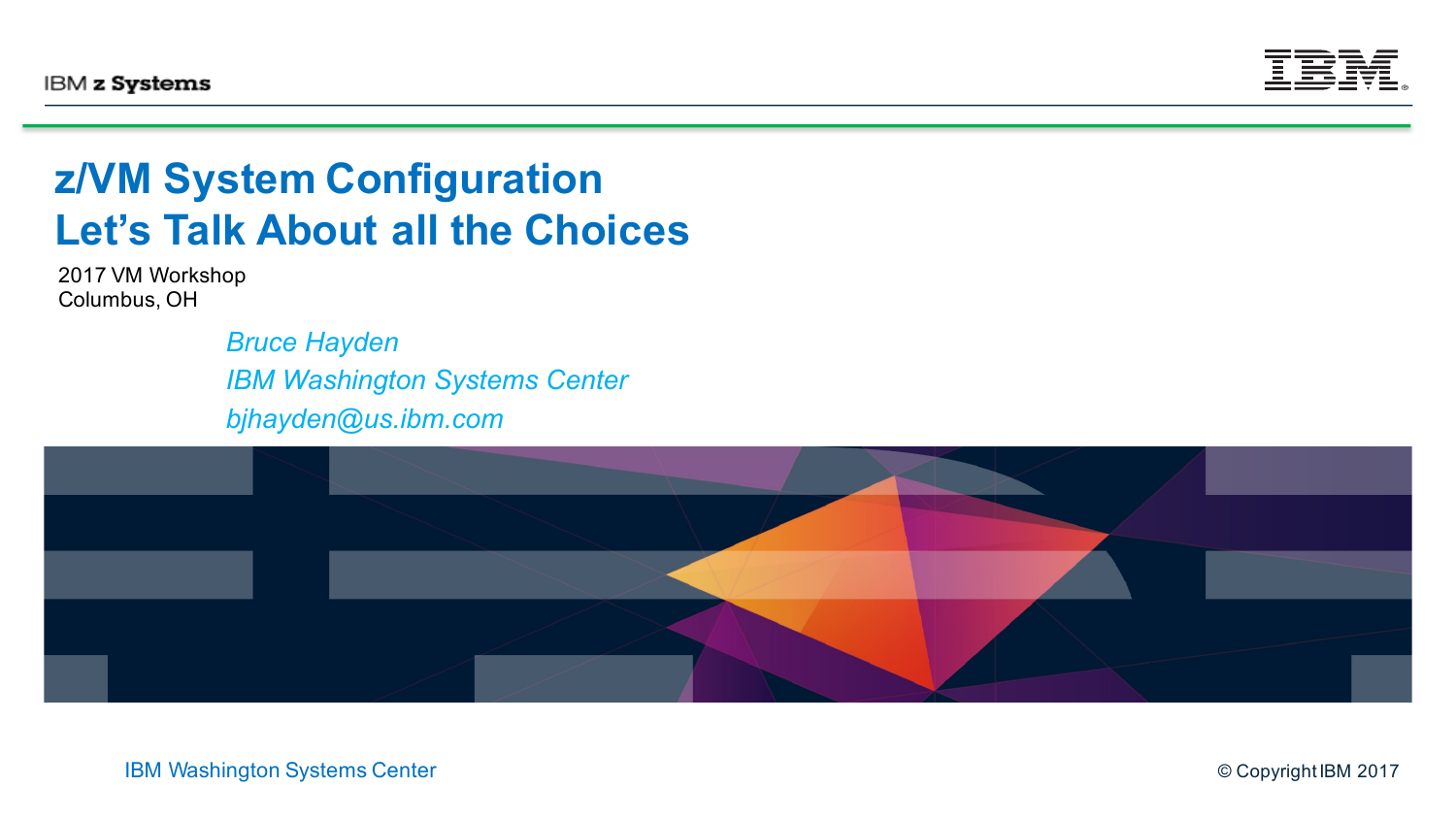#### **Trademarks**

#### **The following are trademarks of the International Business Machines Corporation in the United States, other countries, or both.**

Not all common law marks used by IBM are listed on this page. Failure of a mark to appear does not mean that IBM does not use the mark nor does it mean that the product is not actively marketed or is not significant within its relevant market.

Those trademarks followed by ® are registered trademarks of IBM in the United States; all others are trademarks or common law marks of IBM in the United States.

#### For a complete list of IBM Trademarks, see www.ibm.com/legal/copytrade.shtml:

\*, AS/400®, e business(logo)®, DBE, ESCO, eServer, FICON, IBM®, IBM (logo)®, iSeries®, MVS, OS/390®, pSeries®, RS/6000®, S/30, VM/ESA®, VSE/ESA, WebSphere®, xSeries®, z/OS®, zSeries®, z/VM®, System i, System i5, System p, System p5, System x, System z, System z9®, BladeCenter®

#### **The following are trademarks or registered trademarks of other companies.**

Adobe, the Adobe logo, PostScript, and the PostScript logo are either registered trademarks or trademarks of Adobe Systems Incorporated in the United States, and/or other countries. Cell Broadband Engine is a trademark of Sony Computer Entertainment, Inc. in the United States, other countries, or both and is used under license therefrom. Java and all Java-based trademarks are trademarks of Sun Microsystems, Inc. in the United States, other countries, or both. Microsoft, Windows, Windows NT, and the Windows logo are trademarks of Microsoft Corporation in the United States, other countries, or both. Intel, Intel logo, Intel Inside, Intel Inside Iogo, Intel Centrino, Intel Centrino Iogo, Celeron, Intel Xeon, Intel SpeedStep, Itanium, and Pentium are trademarks or registered trademarks of Intel Corporation or its subsidiaries in the United States and other countries. UNIX is a registered trademark of The Open Group in the United States and other countries. Linux is a registered trademark of Linus Torvalds in the United States, other countries, or both. ITIL is a registered trademark, and a registered community trademark of the Office of Government Commerce, and is registered in the U.S. Patent and Trademark Office. IT Infrastructure Library is a registered trademark of the Central Computer and Telecommunications Agency, which is now part of the Office of Government Commerce.

\* All other products may be trademarks or registered trademarks of their respective companies.

#### **Notes**:

Performance is in Internal Throughput Rate (ITR) ratio based on measurements and projections using standard IBM benchmarks in a controlled environment. The actual throughput that any user will experience will vary depending upon considerations such as the amount of multiprogramming in the use's job stream, the I/O configuration, the storage configuration, and the workload processed.<br>Therefore, no assurance can b IBM hardware products are manufactured from new parts, or new and serviceable used parts. Regardless, our warranty terms apply.

All customer examples cited or described in this presentation are presented as illustrations of the manner in which some customers have used IBM products and the results they may have achieved. Actual<br>environmental costs a

All statements regarding IBM's future direction and intent are subject to change or withdrawal without notice, and represent goals and objectives only.

Information about non-IBM products is obtained from the manufacturers of those products or their published announcements. IBM has not tested those products and cannot confirm the performance, compatibility, or any other da

Prices subject to change without notice. Contact your IBM representative or Business Partner for the most current pricing in your geography.

#### 2 IBM Washington Systems Center **CENTER CONSISTENT** CONSISTENT CONTRACT CONTRACT CONTRACT CONTRACT CONTRACT CONTRACT CONTRACT CONTRACT CONTRACT CONTRACT CONTRACT CONTRACT CONTRACT CONTRACT CONTRACT CONTRACT CONTRACT CONTRA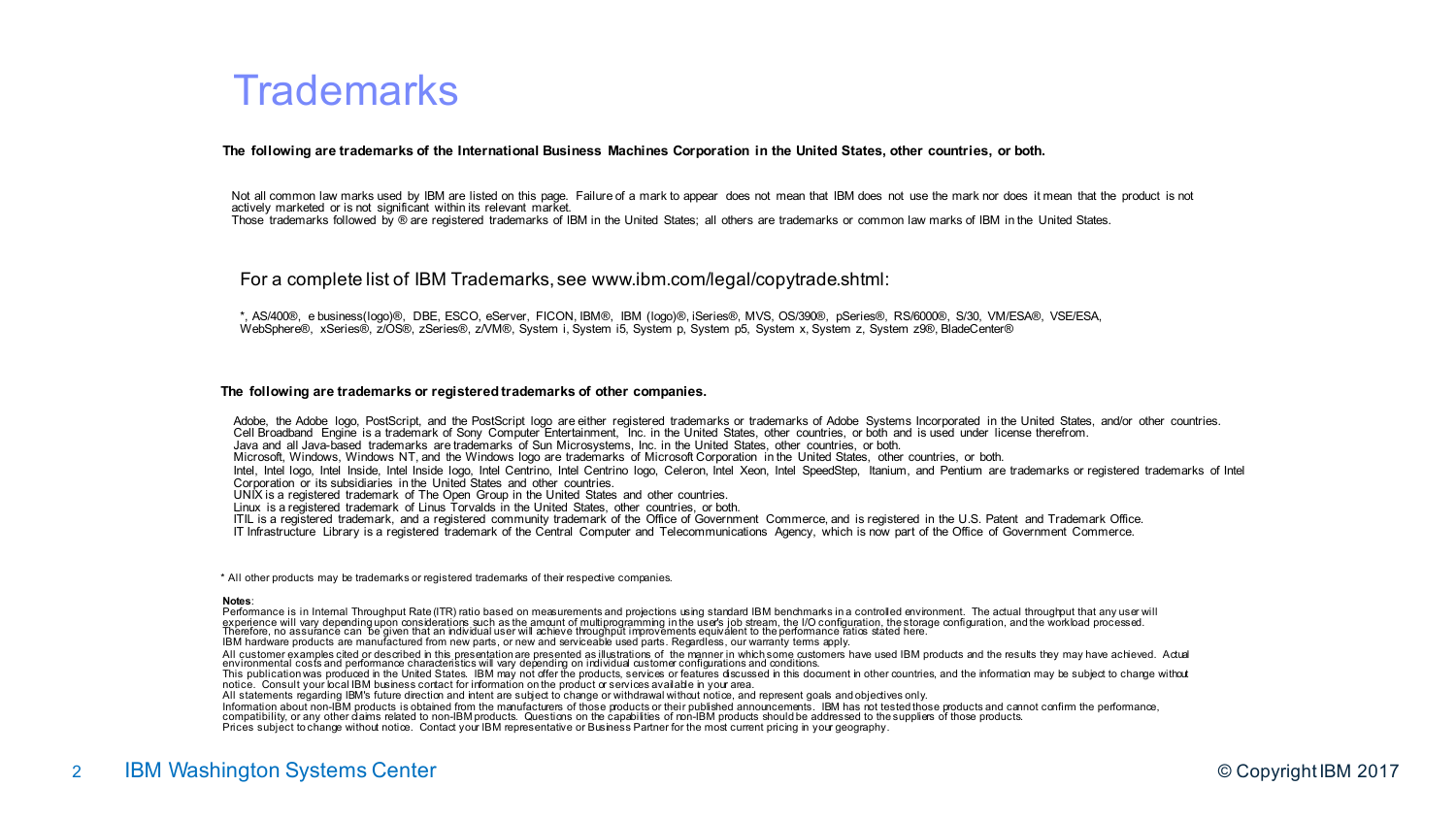### **Agenda**

- Basic rules on configuring CP
- SYSTEM CONFIG rules and overall guidelines
- System identifiers
- Devices statement
- Features statement
- Commands and Privilege classes
- **Operators**
- Syntax checking
- IPL Parameters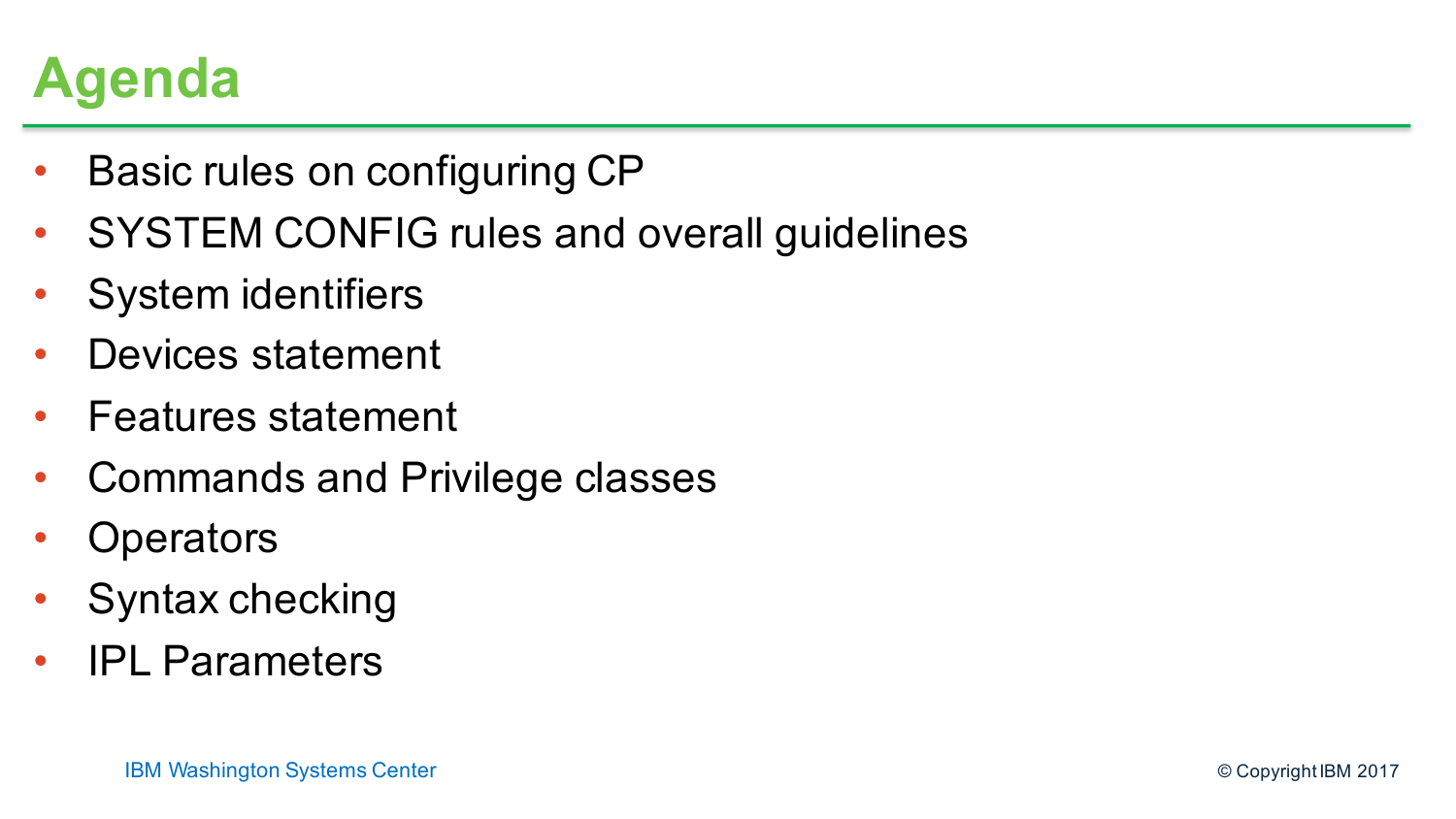### **z/VM System Configuration**

- There are 2 primary files that configure CP
	- SYSTEM CONFIG
		- An IPL parm (discussed later) can read a file with a different name
	- LOGO CONFIG
		- This file is read automatically if there is no Logo Config statement
	- These files reside on a PARM disk
- These CONFIG files are only read when you IPL the system
	- Dynamic system changes are made via CP commands
	- Logo configuration changes using the CP REFRESH command
- The User Directory configures virtual machines
	- It is read often by the system and can be dynamically updated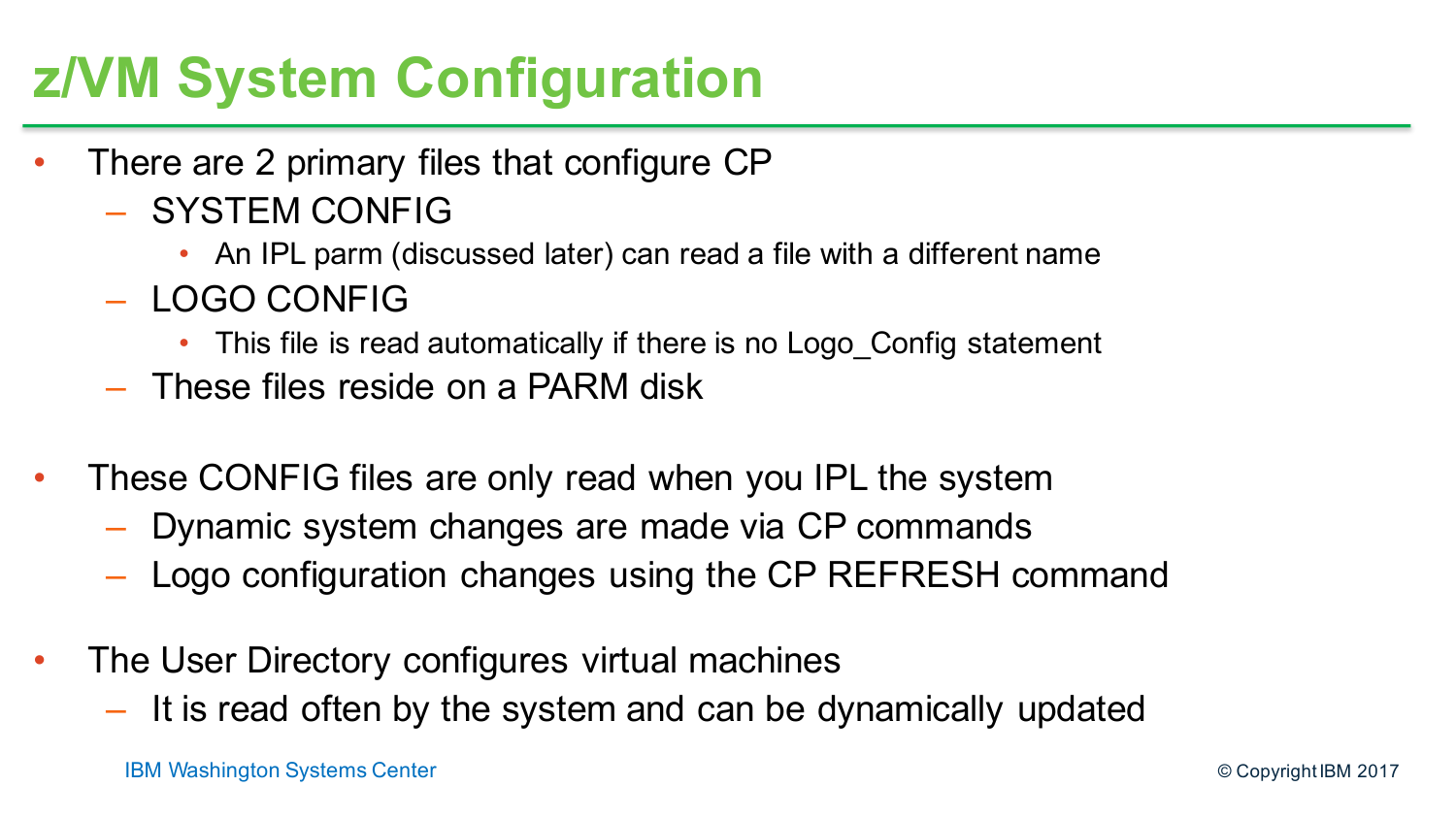#### **What are the defaults?**

- Some defaults are in the old assembler configuration files (do you remember these?)
	- HCPSYS, HCPRIO, HCPBOX
	- They still exist and can still be customized, but it is not recommended
	- Any changes require the High Level Assembler and for you to rebuild CP
- Can you IPL CP without a SYSTEM CONFIG file?
	- No. CP requires:
		- CP Owned statement to define the residence volume
		- System Residence statement to define warm start and checkpoint areas
		- Operator Consoles statement to find a console (or an IPL override)
- For defaults on each setting you must read the documentation!
	- I'll cover several of the statements and defaults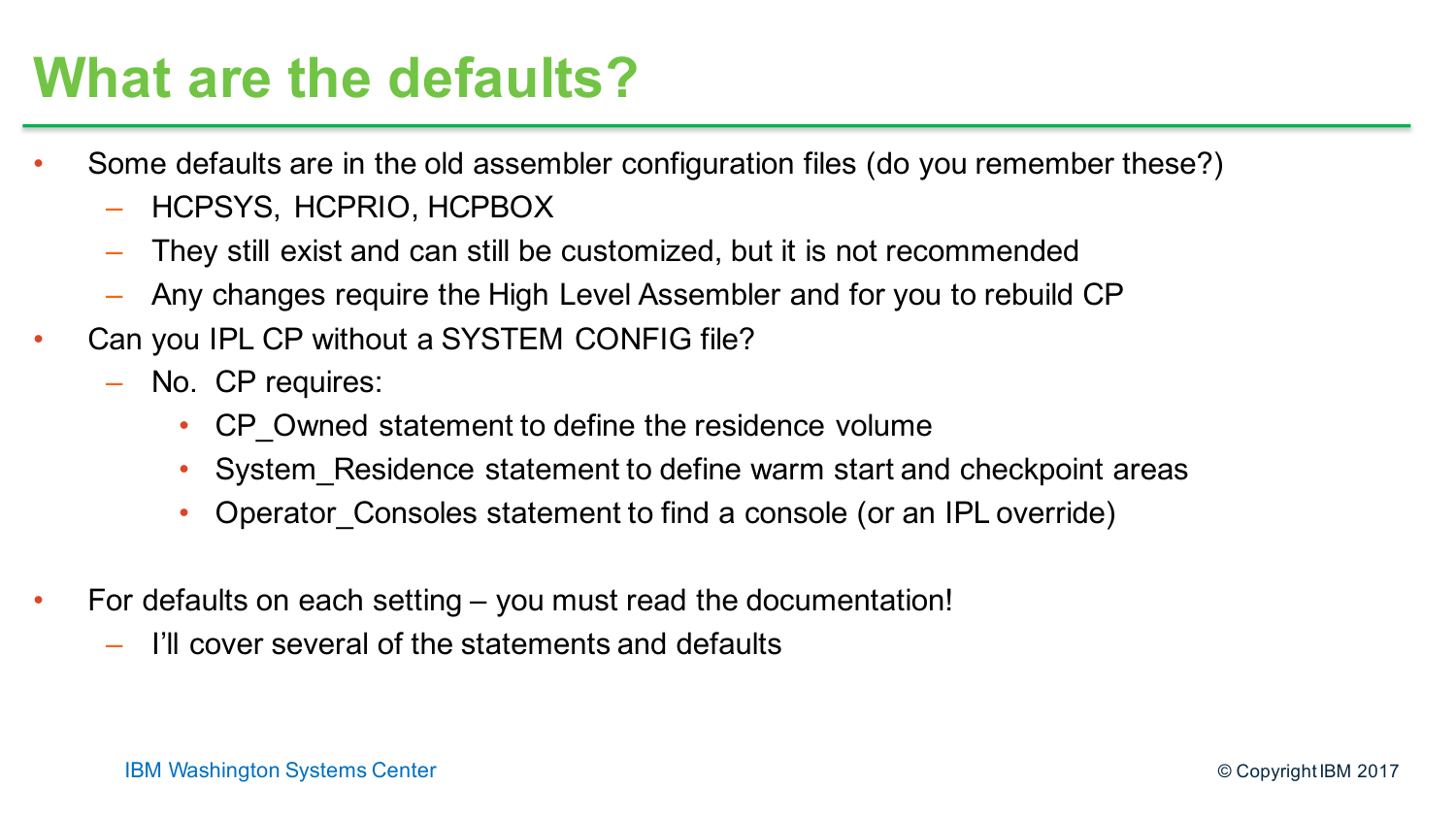# **Configuration file rules**

- General rules
	- Fixed or variable length file
	- Rexx style comments (start with "/\*", end with "\*/", can span lines)
	- Rexx style continuation (comma at the end of the line)
	- Blank lines are ignored they do not affect continuation
	- Case does not matter. Lines are uppercased except what is quoted
		- Feel free to make your configuration file readable. Please!
- Order of statements and duplicates
	- Order, for most statements, does not matter
		- The System Identifier is referenced in other statements, so usually this is early in the file.
	- Duplicates for most statements, the last one wins. Some are combined.
		- But, there are statements that can only appear once, such as the SSI statement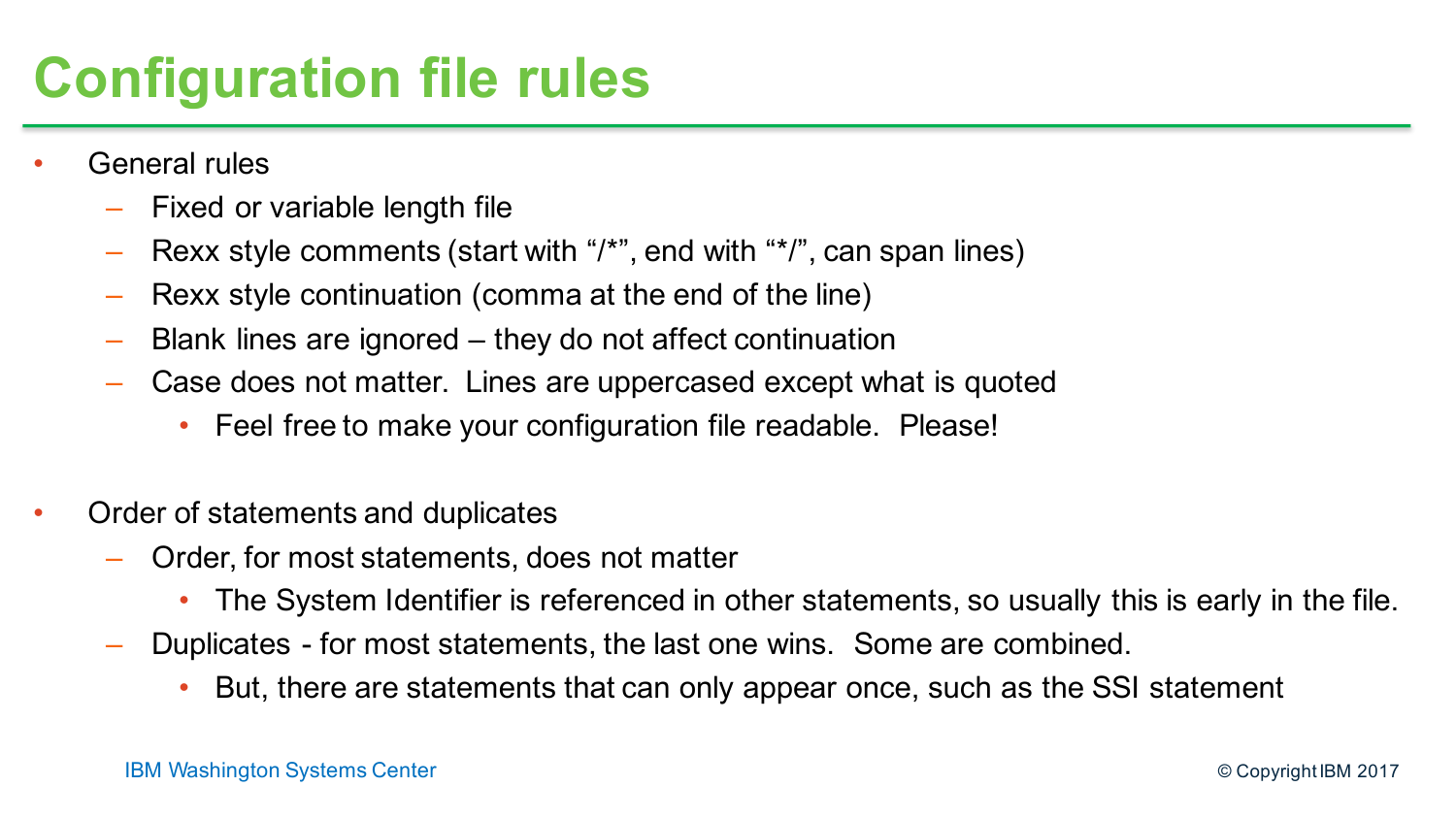# **Using multiple files**

- The Imbed statement can imbed another file that is on the same disk
	- **Imbed** *fn ft*
		- Where *fn* or *ft* can be "=" to use the file name or type of the source file
	- Special *fn* or *ft* of "-SYSTEM-" is replaced with the system identifier
- Imbedded files can also contain Imbed statements
	- No limit(!) but you can't create a circular imbed.
- This can help you create common configurations for your multiple LPARs
	- Some people make extensive use of this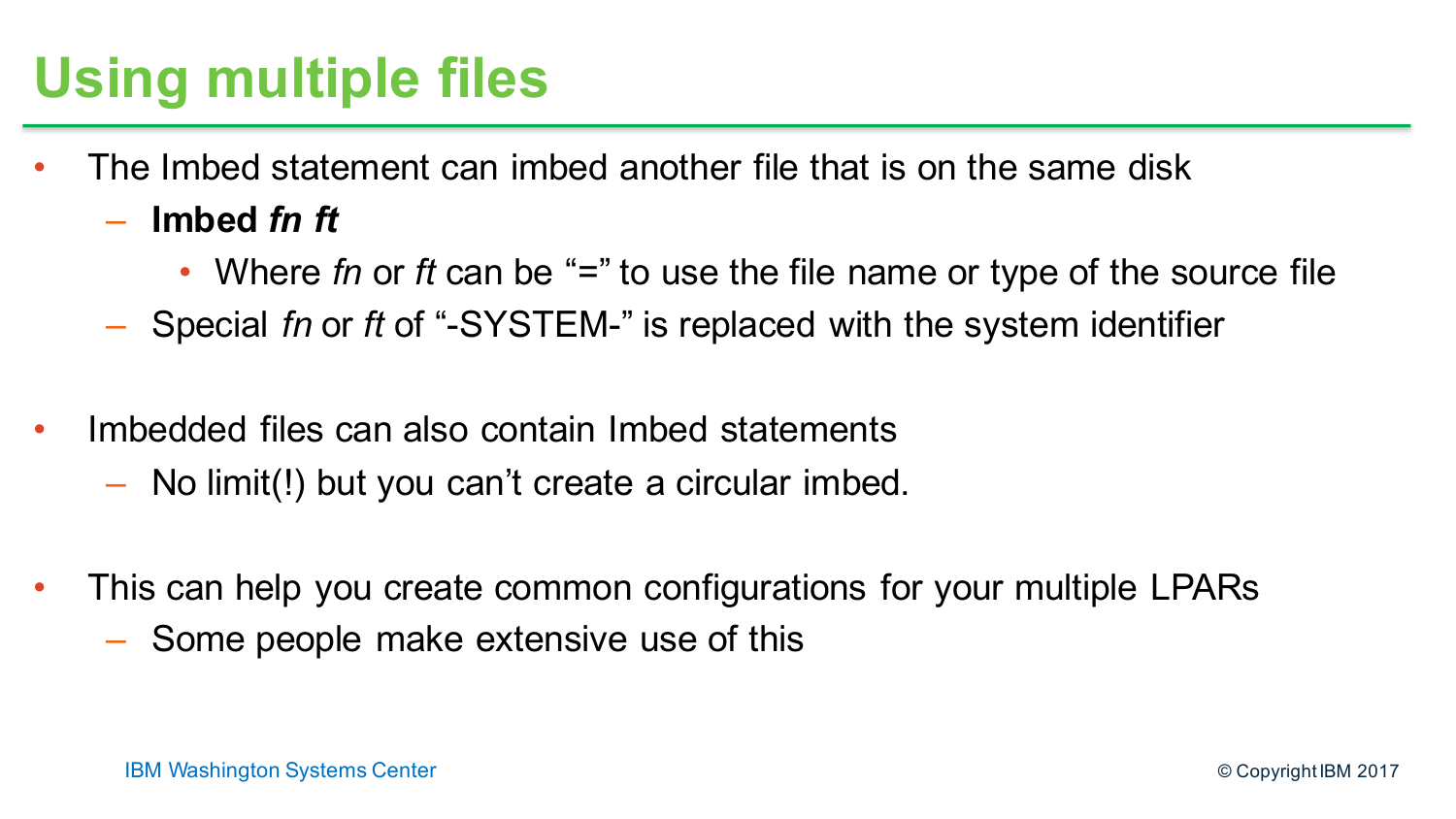### **Setting the system identifier**

- It can be set by CPU model and serial number, or LPAR name **System\_Identifier 2965 02BC957 ZVM01 System\_Identifier LPAR VM01 ZVM01**
- Wildcard characters are allowed

**System\_Identifier LPAR VM\* ZVM01**

• A default can be specified if no statement matches

**System\_Identifier\_Default ZVMV6R40**

• These do the same thing using wildcards

**System\_Identifier \* \* ZVMV6R40 System\_Identifier LPAR \* ZVMV6R40**

• You can also set it to match the LPAR name

**System\_Identifier LPAR ZVM\* &LPARNAME System\_Identifier LPAR \* &LPARNAME**

If multiple statements match, the last one sets the identifier.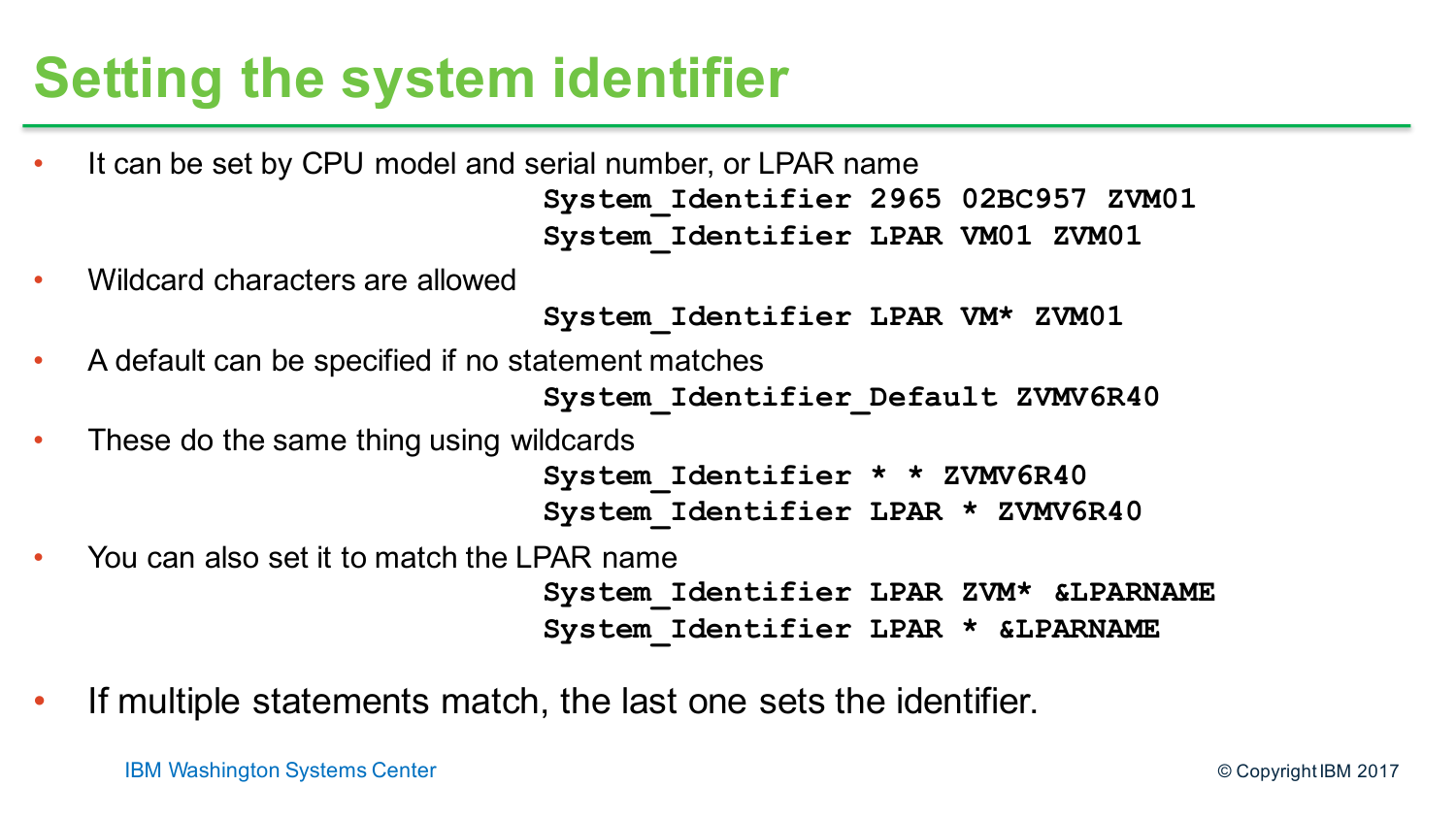# **SSI requirements**

- SSI systems share a common CONFIG file for all members
	- Not a technical requirement, but recommended by IBM
- The correct system identifier must be set for each member
	- Using System\_Identifier\_Default is not recommended
- SSI systems also require:
	- SSI statement to declare the PDR volume and slot number of each member
		- Only 1 SSI statement is allowed and all member's SSI statements must match!
	- ISLINK statements to define ISLinks (CTC) to all other members
	- A statement to enable the SSI feature
- Because SSI systems use the System Identifier in several places, associating the correct one with the LPAR is very important.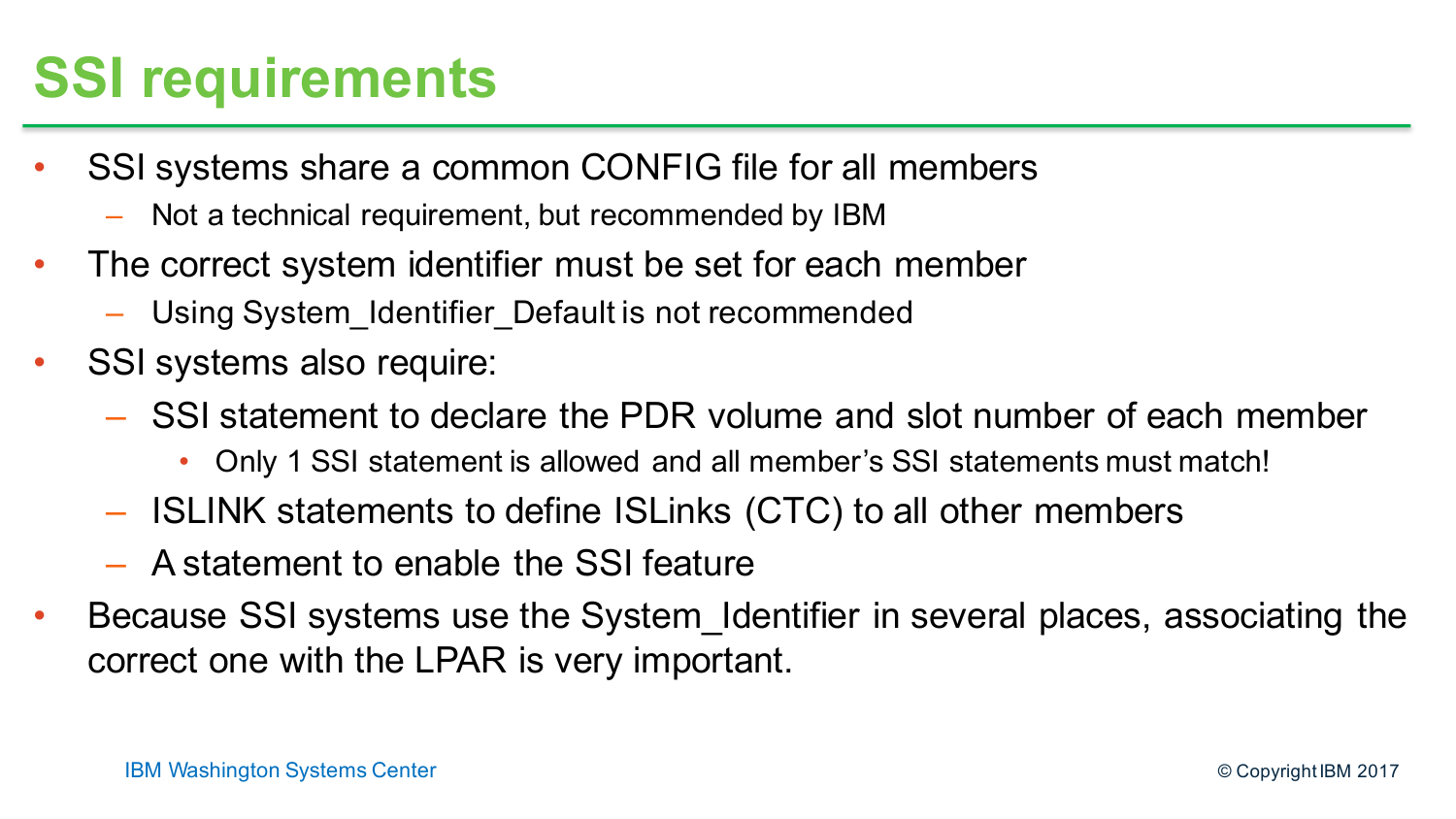### **Qualified records**

- Lines and blocks of lines can be qualified by system name
	- These must follow System\_Identifier statements, of course!
	- You are familiar with these if you have an SSI cluster
- Multiple qualifiers are allowed on a single statement; wildcards are allowed.
	- Wildcard rules are like CMS: "%" for single character, "\*" for multiple
		- Example: LINUXVM1: LINUXVM2: LINUXVM3: Multithreading Enable
		- Or: LINUXVM\*: Multithreading Enable
- Several systems can be Equated to a new name
	- Equate LINUXSYS LINUXVM1 LINUXVM2 LINUXVM3 TESTSYS%
	- LINUXSYS: VMlan Limit Transient 0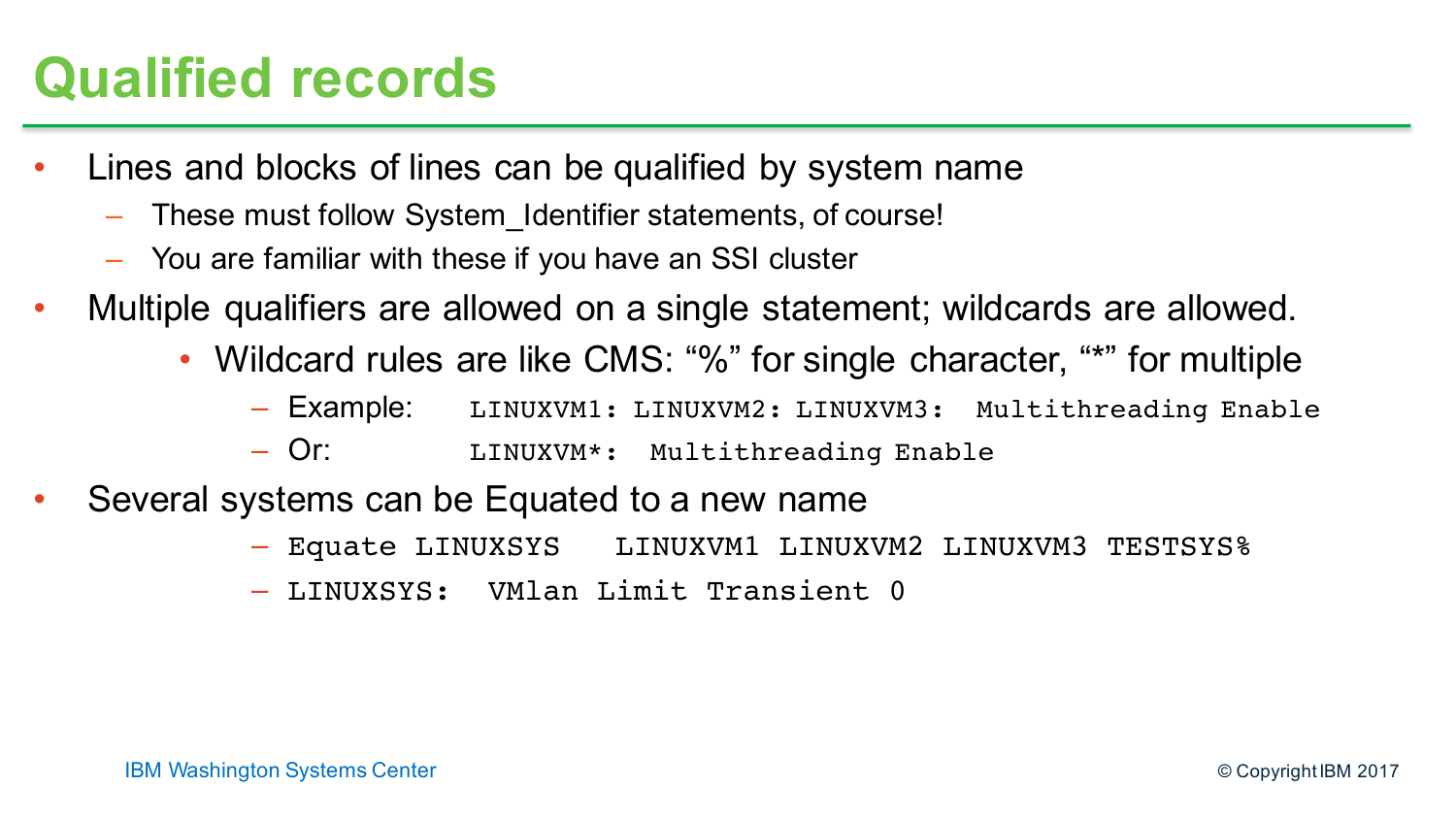#### **Qualifying blocks of statements**

- Begin and End qualify groups of statements
	- System Qualifier required on Begin, optional on End
	- No nesting, and no qualifiers allowed on statements in the block
	- If an error with Begin and End is found during IPL, hard wait code 1689!
		- Make sure you have syntax checked your file.
	- End is required in the same file as the Begin
- **Example**

LINUXVM1: Begin CP\_Owned Slot 1 M01RES End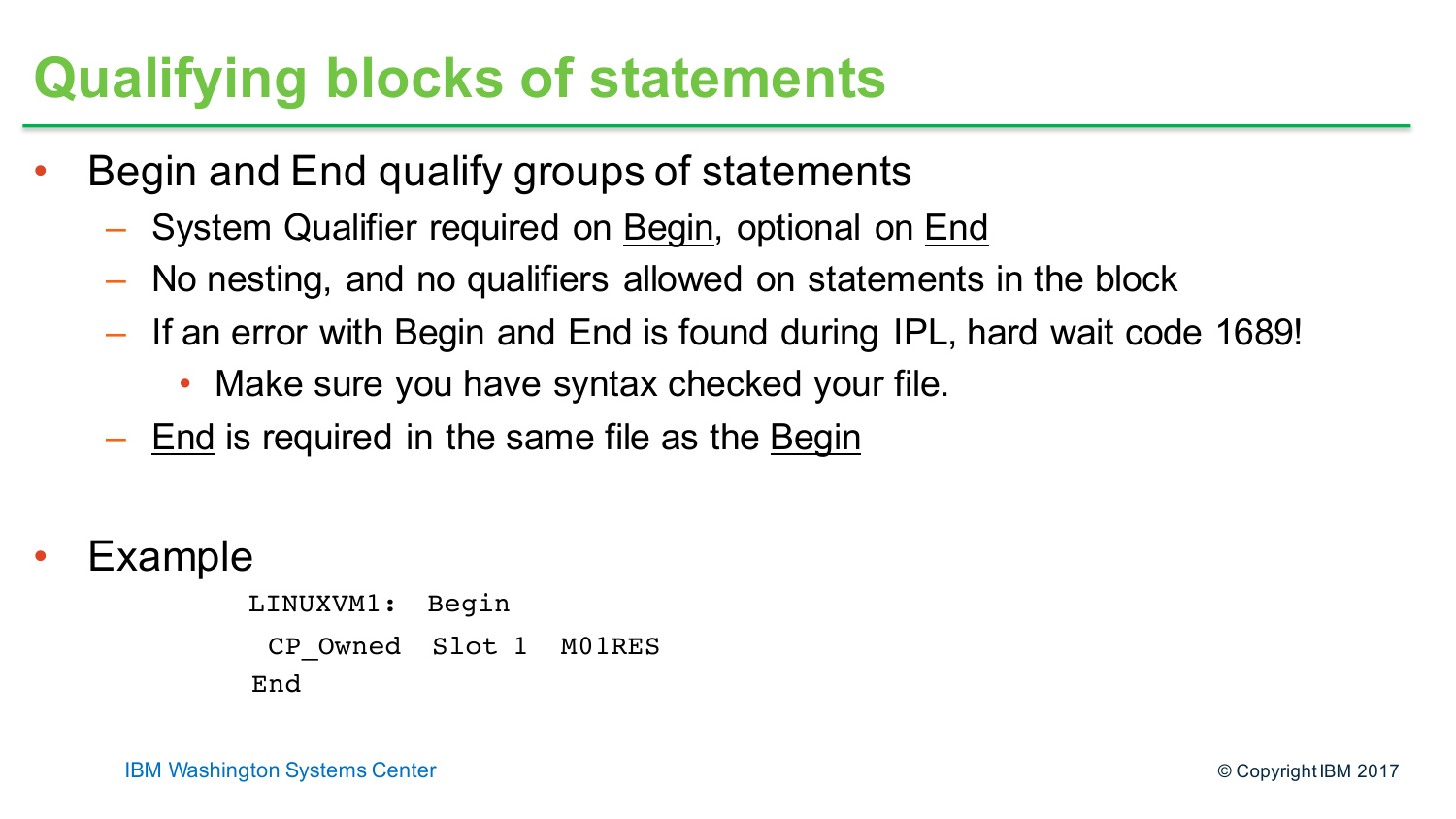#### **Creative uses of the System Identifier**

- You are allowed to redefine the System Identifier throughout your file
- I've used this to set up systems that may run on many LPARs
	- Note: This example is non-SSI. SSI may add a bit more complexity.
	- First, I set the identifier based on the LPAR name.
		- System Identifer LPAR \* &LPARNAME
			- Or more specific: System\_Identifier LPAR ZVM01 ZVM01
	- Qualify statements based on the various LPAR environments
		- Operator consoles, MAC prefix, machine features like Multithreading
	- Then set the "real" system name
		- System Identifier LPAR ZVM01 BRUCETST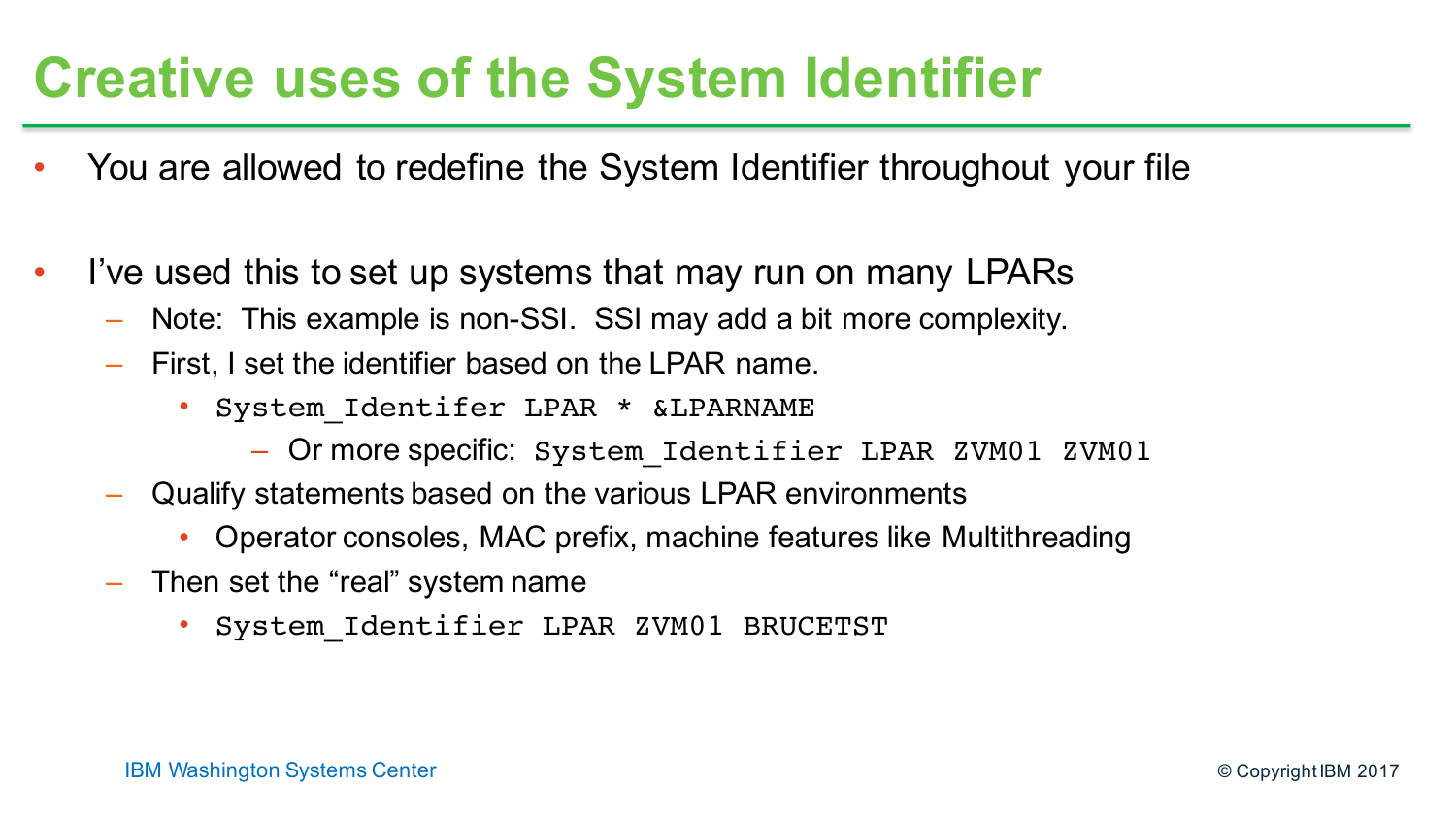### **The sample config, from installation**

- The SYSTEM CONFIG from a fresh install gets you started
	- It doesn't have examples of everything you may need
		- I hope this presentation will tell you more
		- z/VM 6.4 has added more default and example statements!
	- It includes statements that just re-state the default.
		- For example, the Priv Classes statement

| Priv Classes      |                      |  |
|-------------------|----------------------|--|
| Operator          | A                    |  |
| <b>IOCP Read</b>  | $\mathbf C\mathbf E$ |  |
| <b>IOCP Write</b> | C.                   |  |
| <b>HW Service</b> | F                    |  |
| User Default G    |                      |  |

• All of these are the default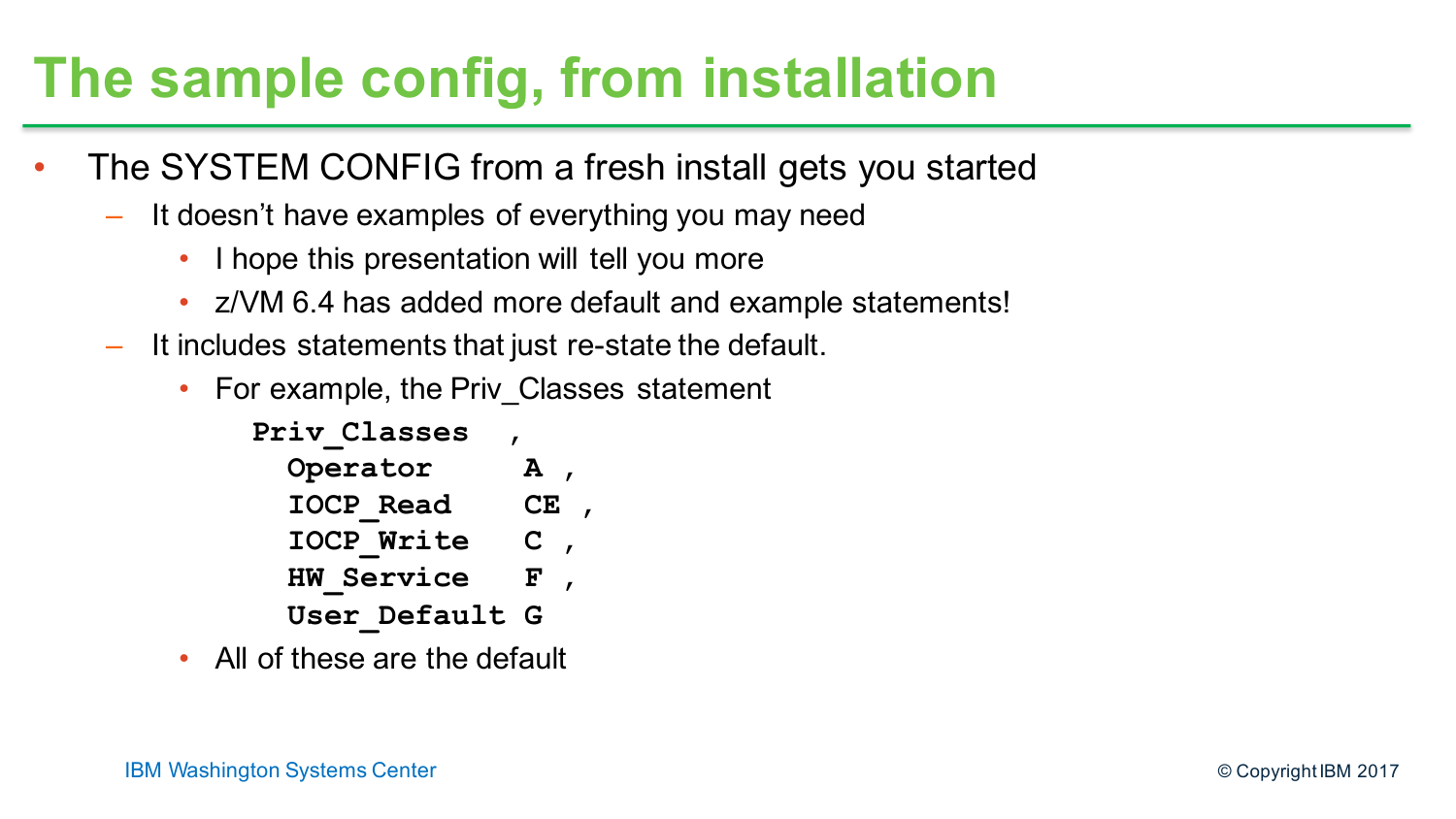## **Sample config, continued**

- You may think some statements just show the defaults, but they may not
	- System Userids statement in the sample
		- System\_Userids , Operator OPERATOR , Account DISKACNT Dump OPERATNS Erep EREP
	- The actual defaults
		- System Userids , Operator OPERATOR Disconnect, Account OPERACCT , Dump OPERATNS Erep OPEREREP Startup AUTOLOG1 Symptom OPERSYMP

– I don't know why the default user ids don't match conventional use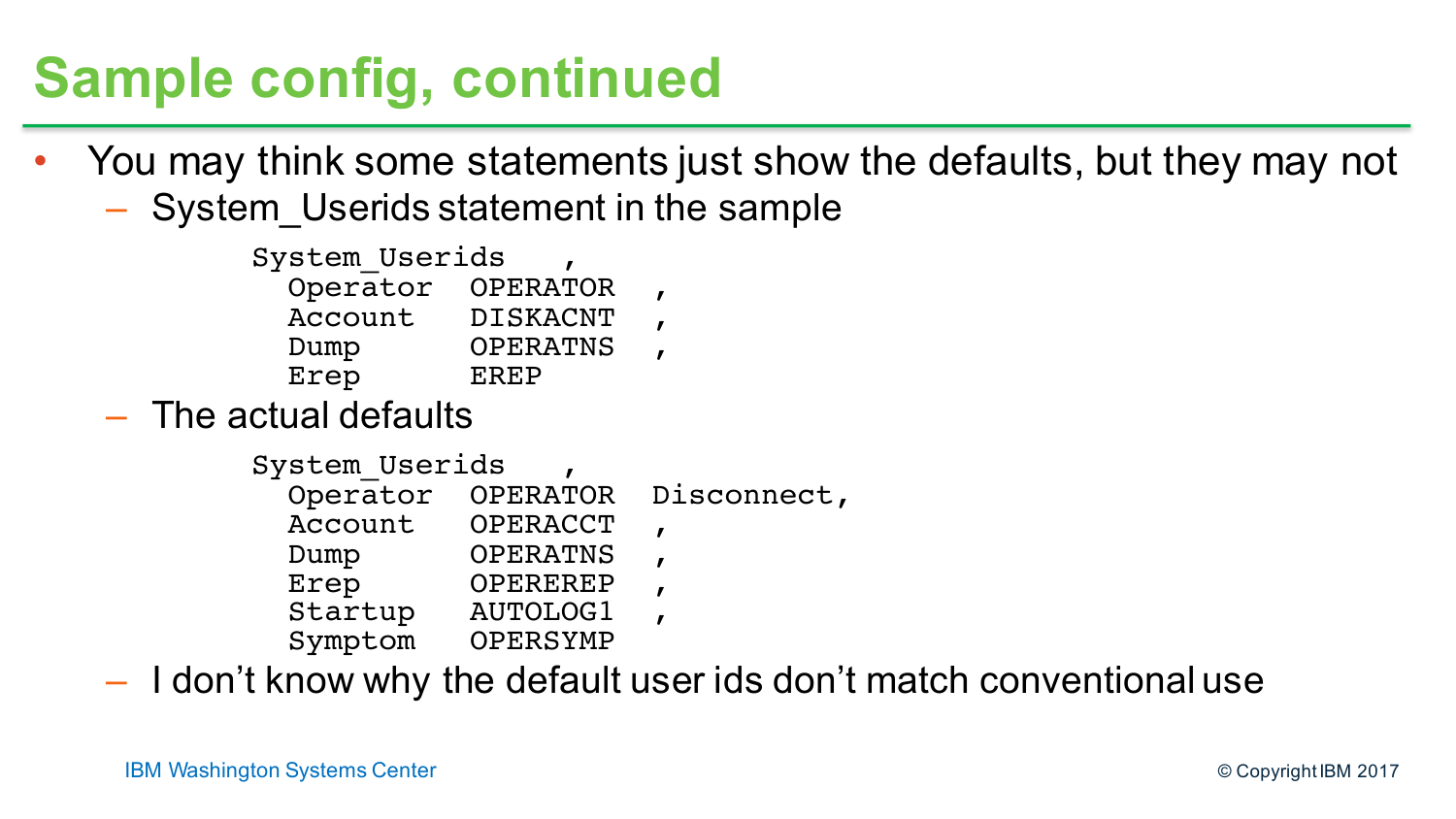#### **Devices statement**

- The sample statement shows the defaults
	- CP accepts and senses all devices. It initializes all devices it can identify
		- Devices that cannot be sensed need an RDEV statement also
		- Note: This assumes there is no IODF statement in the config file
- Devices statement can be specified more than once
	- Basically, multiple Devices statements are merged together
	- If the same parameter is specified again for the same device, last one wins
- References to "Online" and "Initialized" mean the same thing
	- Online\_at\_IPL and Initialized\_at\_IPL are synonyms
	- Also Offline at IPL and Notinitialized at IPL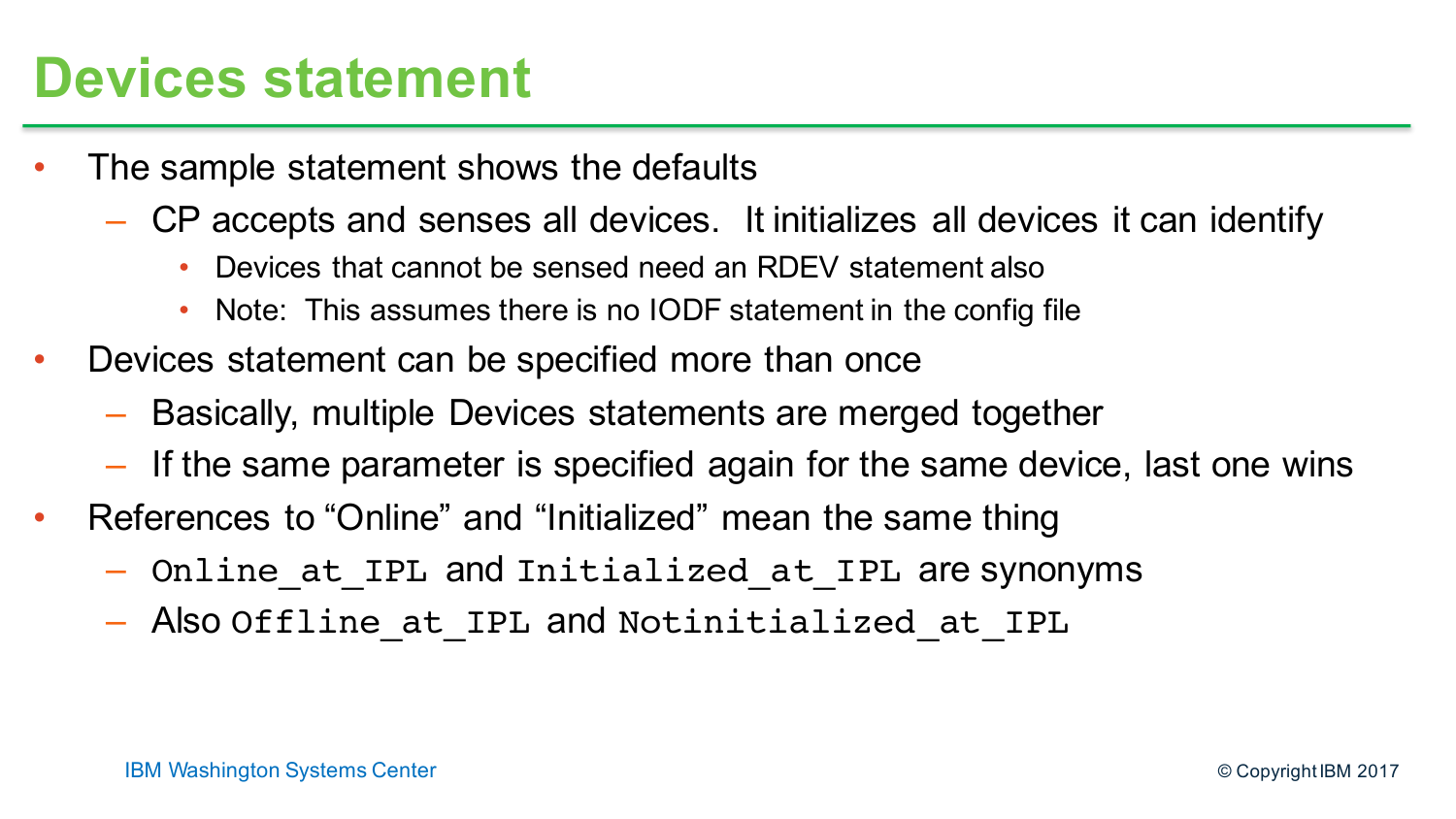#### **Devices statement, continued**

- "New" parameter **Sensed\_but\_Offline**
	- Better than "Offline at IPL" because this does not sense a non-initialized device
		- A query shows "DASD 1000 OFFLINE" instead of "DEV 1000 OFFLINE"
		- You also see it when you issue QUERY DASD OFFLINE
- The parameter **NotAccepted** means no real device block is built
	- Harder to dynamically bring the device online later on
- Specifying DASD as "Shared" is required if the devices are shared
	- SSI clusters set this automatically for shared disks in the cluster
	- It must be set for some other uses, such as a shared RACF database
	- The RDEV statement can also set this mode; also CP SET SHARED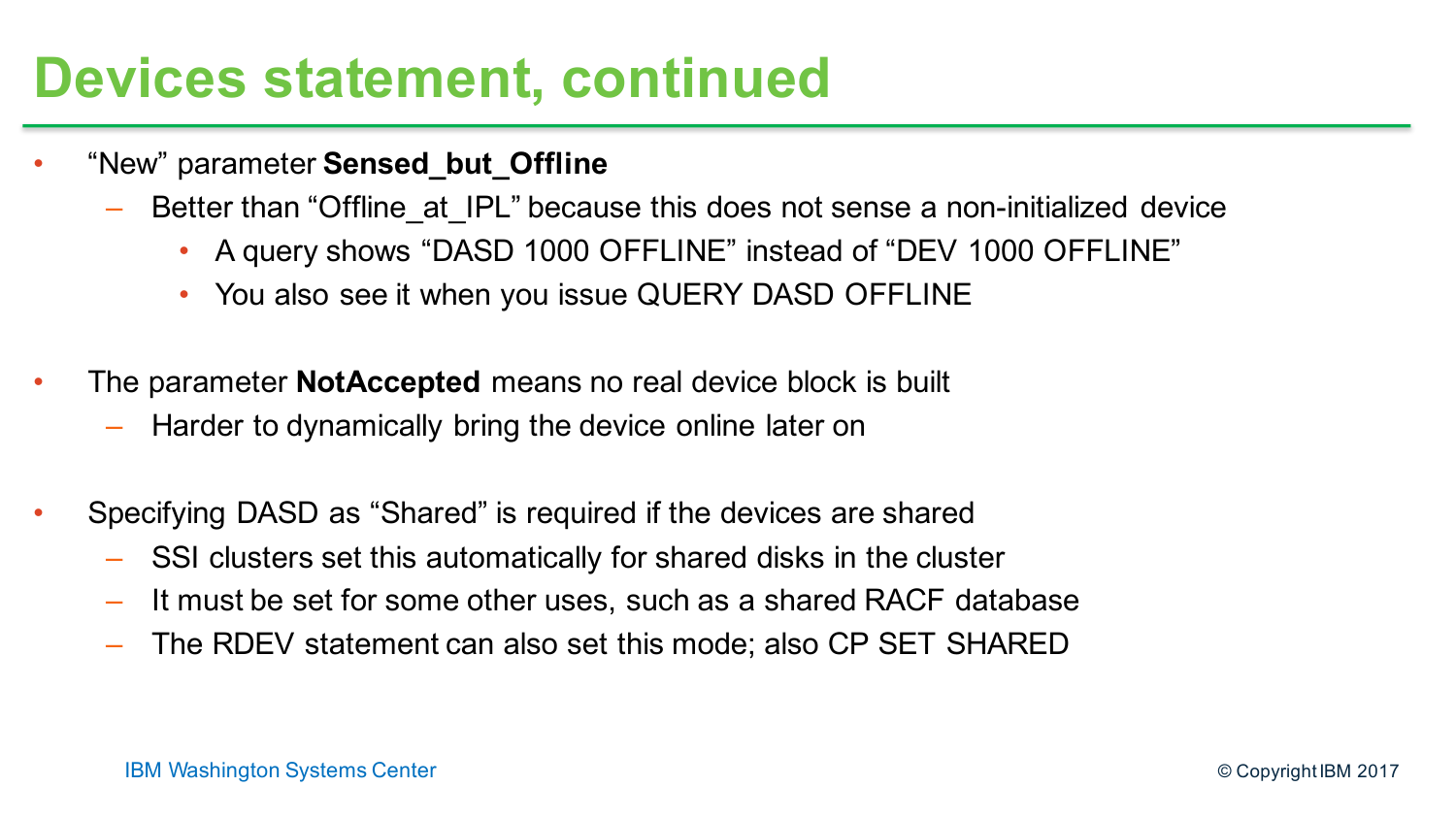#### **Devices statement, continued**

- Other parameters which are used less often
	- **Assign\_at\_IPL**
		- Automatically assign a tape drive
	- **Dynamic\_I/O**
		- (Default) allow dynamic I/O changes, must also be allowed via the Features statement
	- **SCmeasured**
		- (Default) collect subchannel measurement data
	- **Throttled**
		- Limit the rate of I/O to the devices
- The converse of all these is also valid with NOT or NO
	- NOassign at IPL, NOTdynamic I/O, NOTscmeasured, NOTthrottled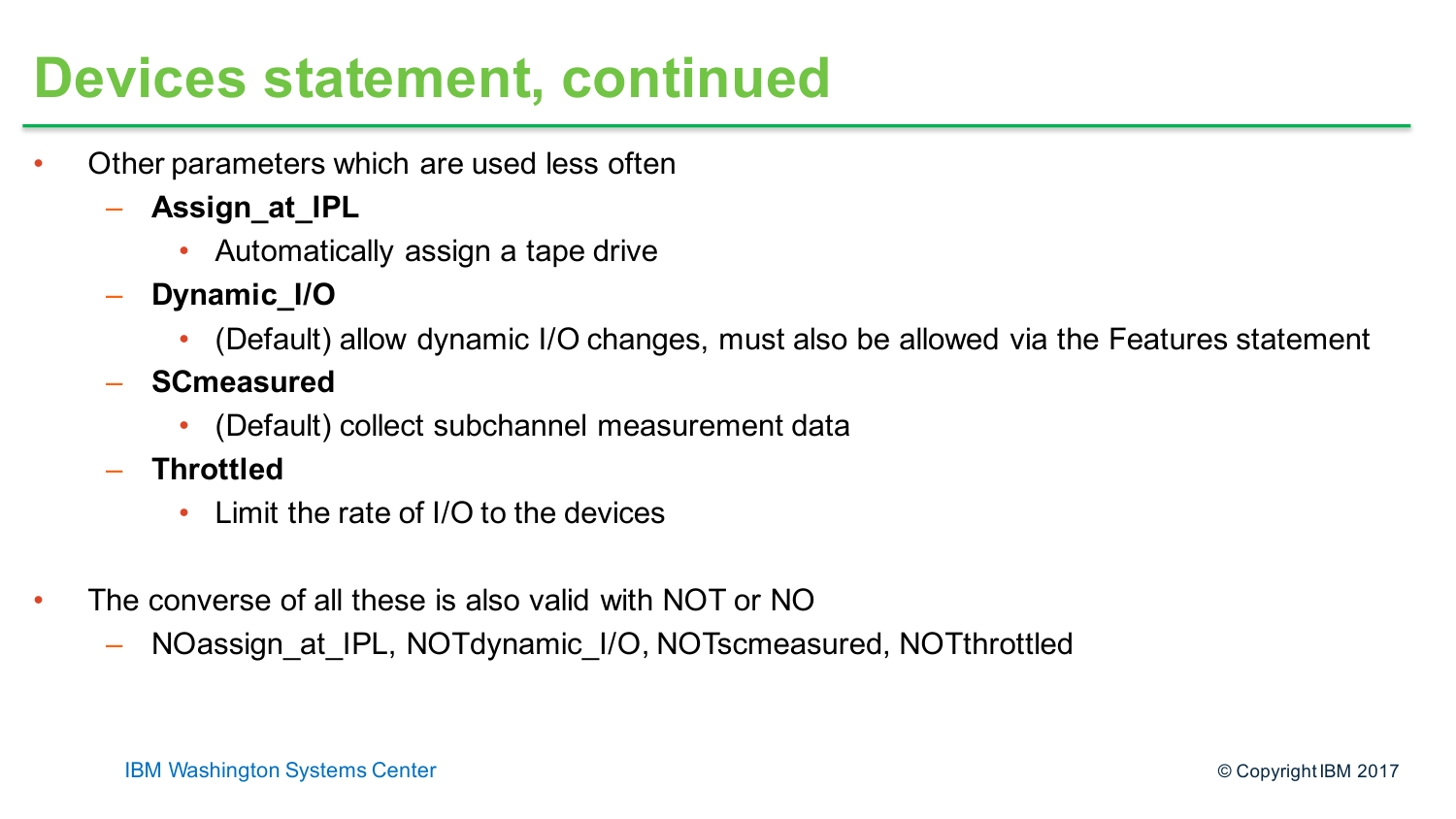#### **Other I/O device statements**

- **System\_Alias** *rdev-rdev*
	- Automatically attaches HyperPAV alias devices to the system
		- This must be done to use alias devices for guests and paging!
	- You should have **System\_Alias 0000-FFFF**
		- Addresses that are not alias devices are ignored
	- The **CU** statement and CP SET CU command allow you to define a share (entitlement) for CP's usage of alias devices for minidisks and paging (6.4)
		- You can make sure alias devices are available for paging or minidisks when there is high demand for these devices.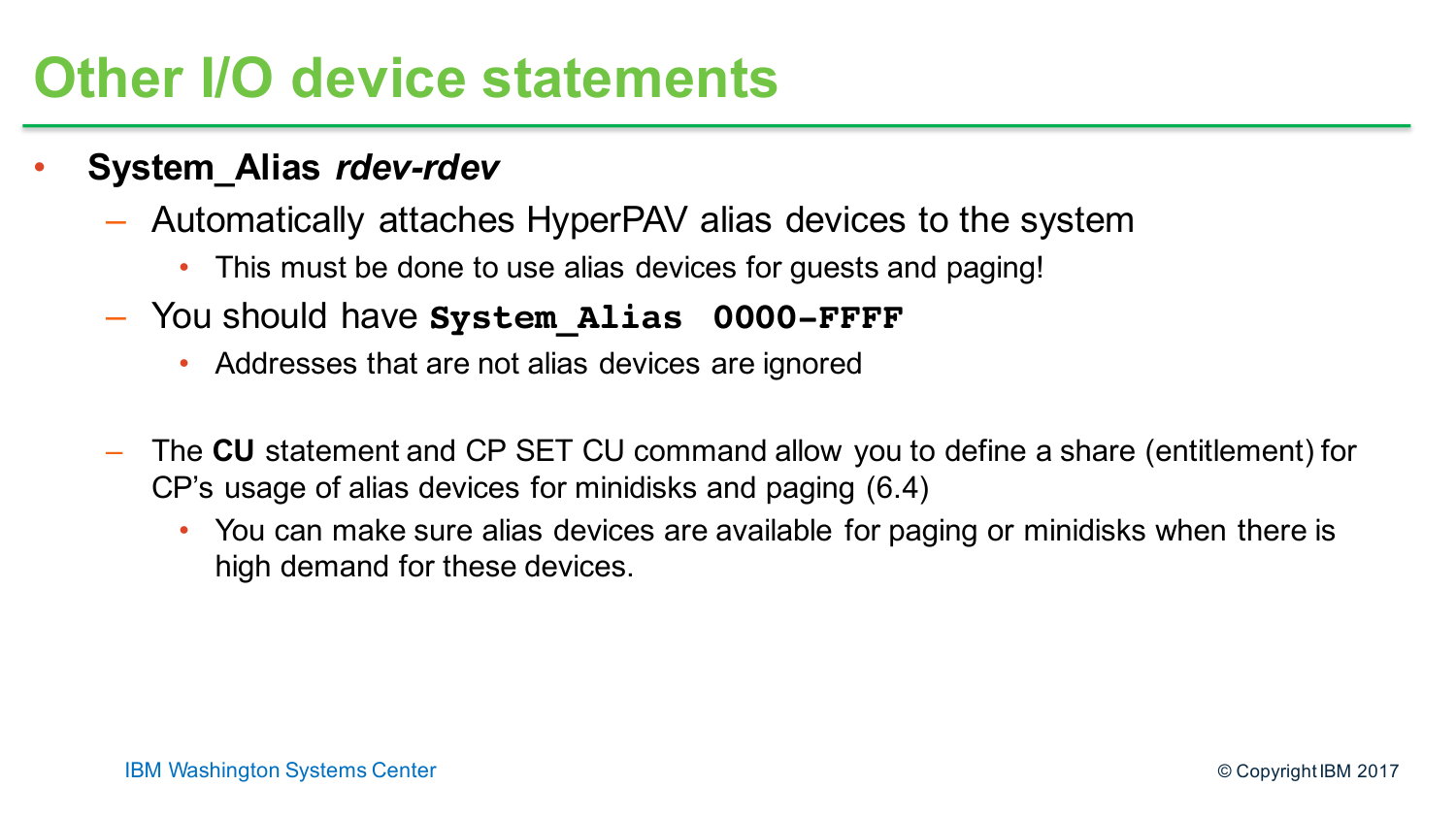#### **The Features statement**

- A lot of parameters on this statement
	- *Automatic IPL – Disconnect time – Maximum users*
	- *Showing Passwords – Retrieve settings – Virtual disk*
- 
- 

- And, of course, *Enable* or *Disable* of CP features
- The sample from the install (6.4) shows default values with a few overrides
	- A lot more of the most often used keywords are now in the sample for a new install.
		- It shows the system defaults. Having the keywords makes them easy to update.
	- Such as: **Disconnect\_Timeout 15**
		- This is the default minutes before automatic logoff after a forced disconnect
		- Change this to specify "**Disconnect\_Timeout Off**" by overtyping the '15' with 'Off'
	- These sample settings are different from the default:
		- Retrieve 20 commands with a user maximum setting of 255. The default is 7 for each.
		- Vdisk user limit is set to 140000 blocks, the default is none (zero.)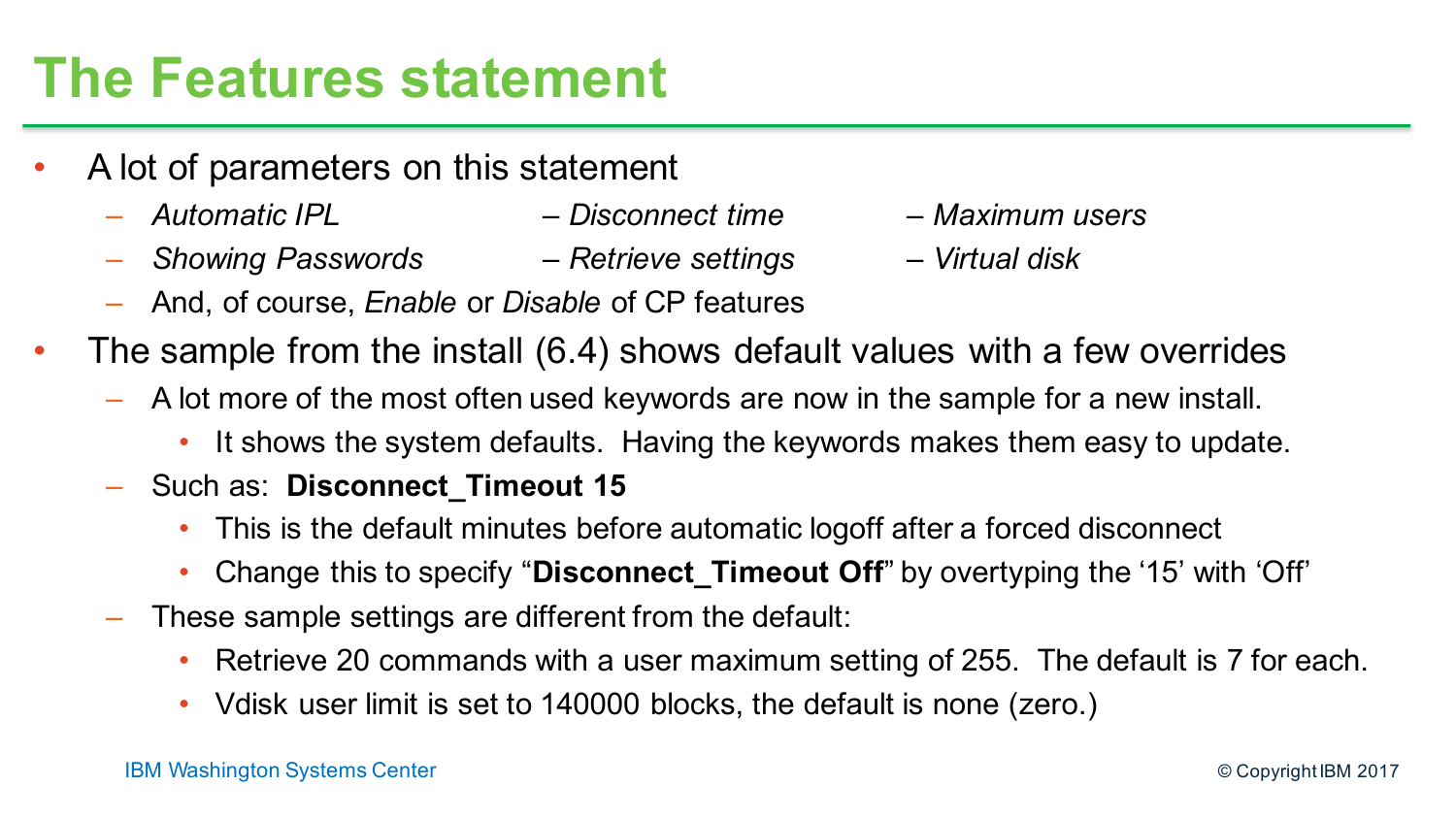#### **The Features statement, continued**

- Enable and Disable of features
	- There are 22 items that can be enabled (most are disabled by default)
		- The 2 that are enabled by default are:
			- *New\_Devices\_Initialized\_When\_Added* and *IPL\_Messages*
		- New releases and other enhancements have added to the list.
	- The 6.4 install sample lists "New\_Devices…" enabled and 5 others disabled.
		- It is easy to just move a line from the Disabled list to the Enabled list.
	- Some you would never enable unless you are developing code.
		- Such as **CPchecking**, **XRC\_Test**, **Cross\_System\_Timeouts**
	- Enabling others is a very good idea and you'll certainly need one or more.
		- Usability of the system, security, or are required for the system environment.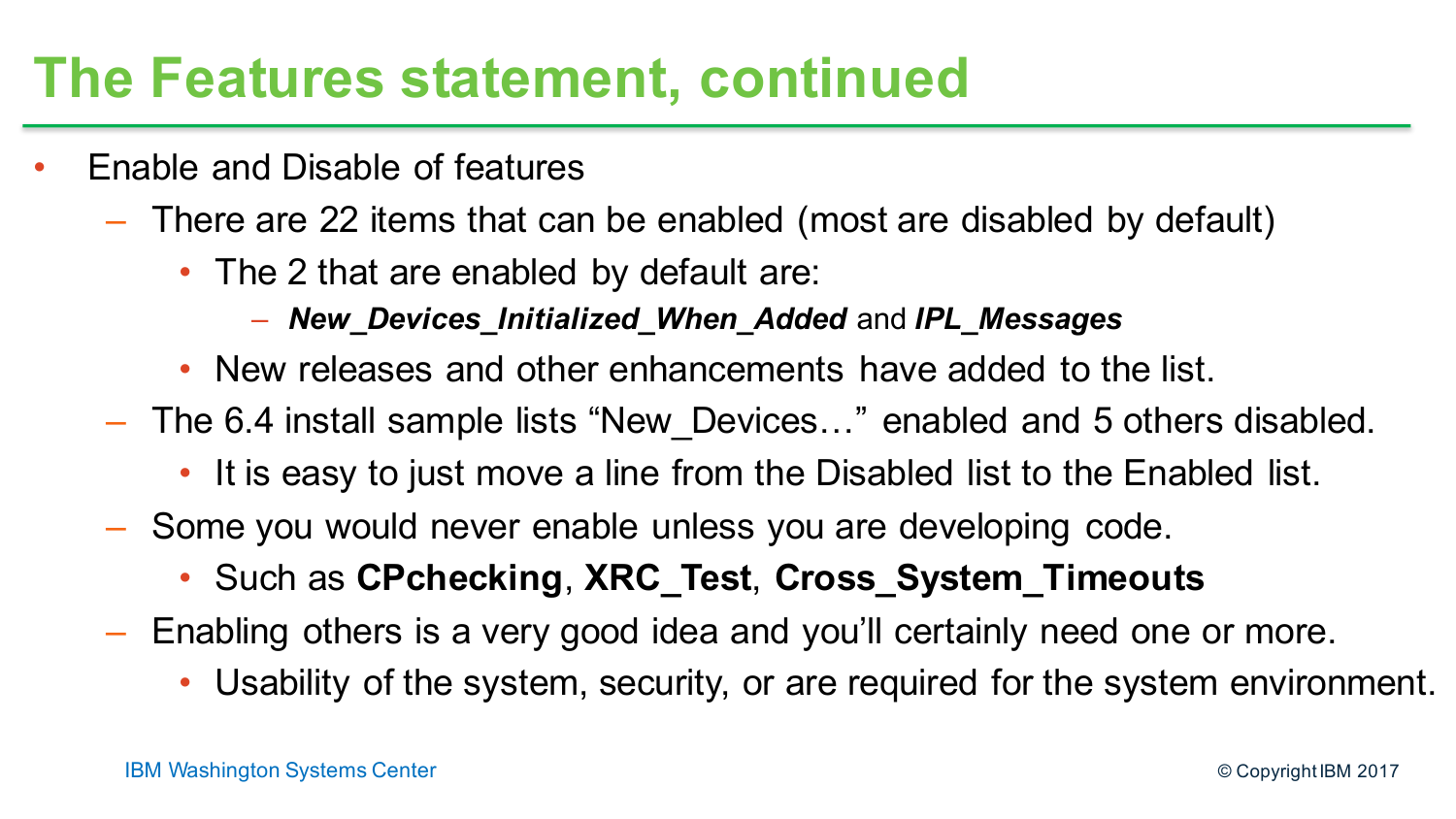#### **Features Statement – what to enable?**

- My suggestions to list under Enable:
	-
	- Auto\_Warm\_IPL You can always override with IPL parm PROMPT
	- **Clear\_Tdisk** Your security policy probably requires it
	-
	- **STP Timezone** If you have z/OS, it is probably enabled in the LPAR
	- **Validate\_Shutdown** Prevent accidental system shutdowns!
	- **Paging\_Alias** & **Paging\_HPF** Enable new enhanced DASD paging (6.4)
- **Optional** 
	-
	-
	-
	- **PCI** If you are using PCI features, it is required
	- **Set\_Devices** Dynamically change the Devices list
	- **Set Dynamic IO** If you may have to enable dynamic I/O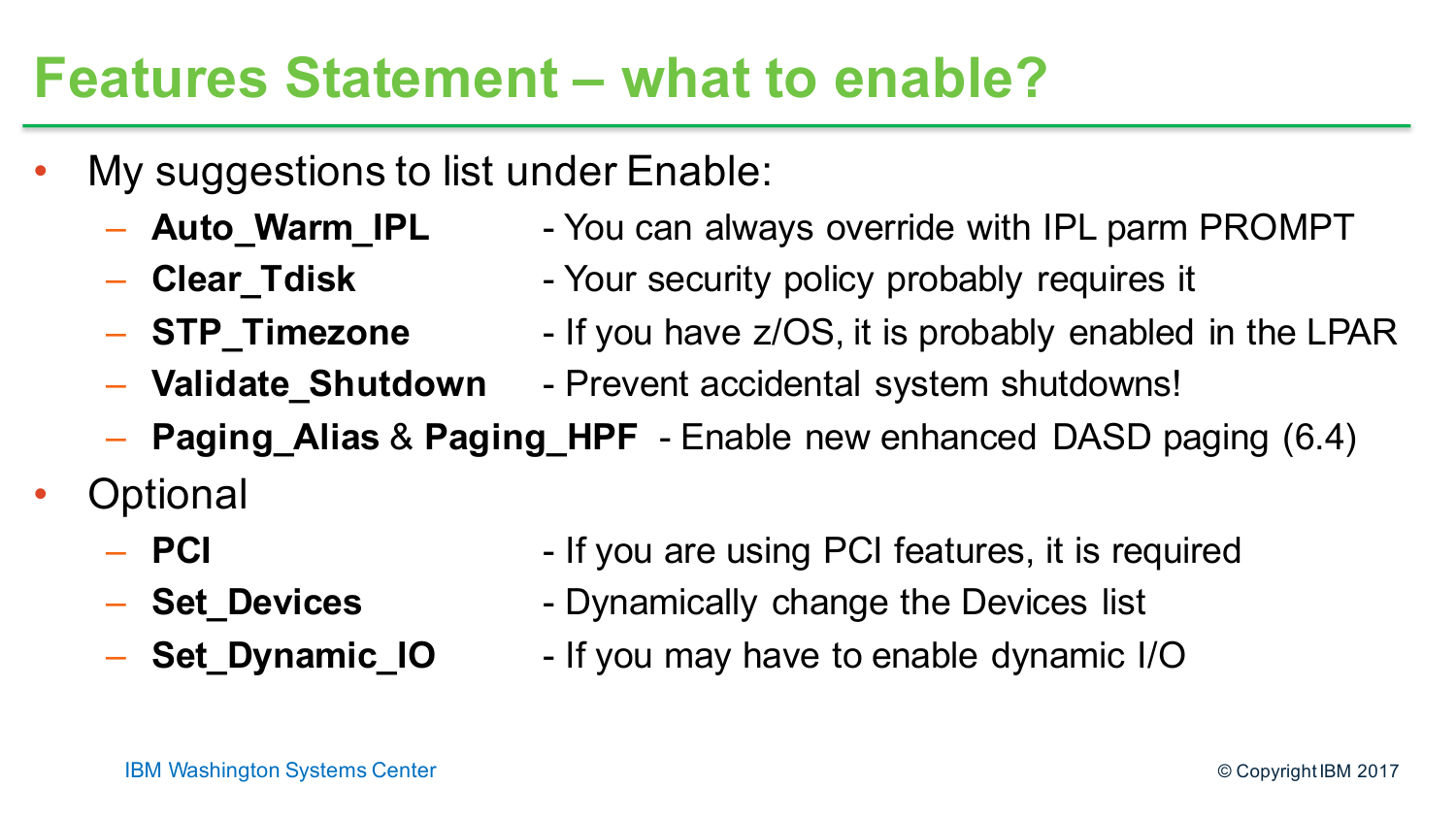#### **Features statement**

- Others to know about
	-
	-
	- **Prompt\_After\_Shutdown\_ReIPL**
	-
	-
- Logmsg\_From\_File Show a system logon message
- **Prompt\_After\_Restart** Sometimes enabled for a short time
- **Set Privclass** Useful for testing, auditors may not like it!
- **STP Timestamping** Required if you must timestamp I/Os
	- **XRC\_Optional** goes along with this
- 
- **Throttle All I** doubt you'd want to enable this one!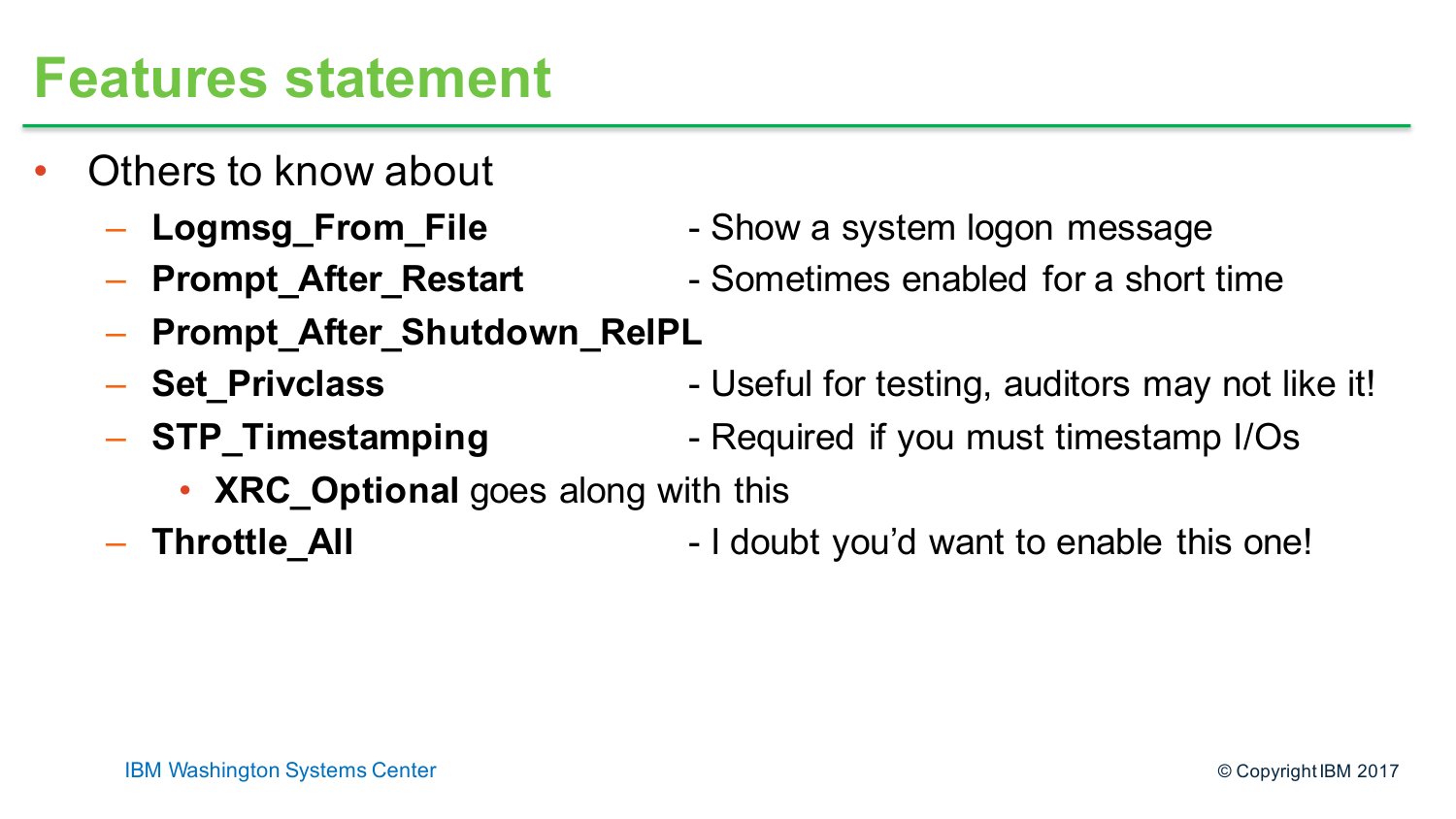#### **Other Features statement keywords**

- Automatic IPL statements
	- **Auto\_IPL**
	- **Auto\_IPL\_After\_Restart**
	- **Auto\_IPL\_After\_Shutdown\_ReIPL**
		- These all accept as parameters the usual IPL prompt keywords
			- WARM, FORCE, COLD, CLEAN
				- » Optionally NOENABLE, DRAIN, NOAUTOLOG, NODIRECT
		- These can be useful for test systems
		- I set up second level systems with "**Auto\_IPL Force**" so they come up unattended

#### • **Passwords\_on\_Cmds**

- Are you allowed to include the password on CP commands? They may be visible in logs if you are allowed.
	- Separate settings for LOGON, (X)AUTOLOG, and LINK commands. Defaults are NO.
- 6.4 does not include this keyword in the sample Features statement, so the default is used.
	- **Note!** Previous releases included the keyword in the sample and changed the setting to YES.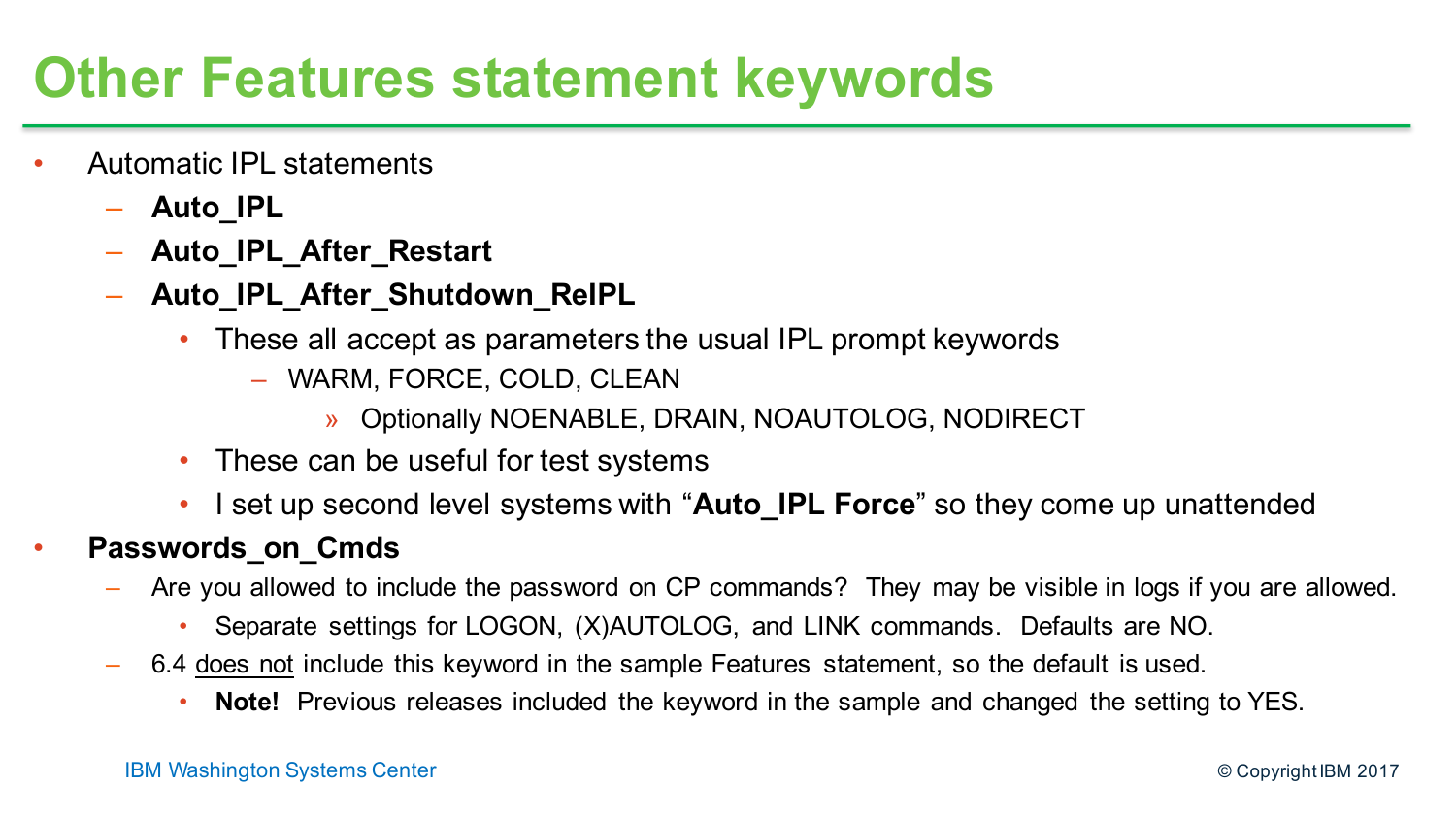#### **Features Statement**

- VDisk limits
	- The default system limit is calculated based on your storage size
	- The default user limit is zero
	- Both can be changed dynamically with the SET VDISK command
	- "Infinite" is a valid setting, meaning there is no limit
- **Maxusers** 
	- Can be from 1 to 99999
	- Dynamic changes via the SET MAXUSERS command
	- Users with OPTION IGNMAXU can always log on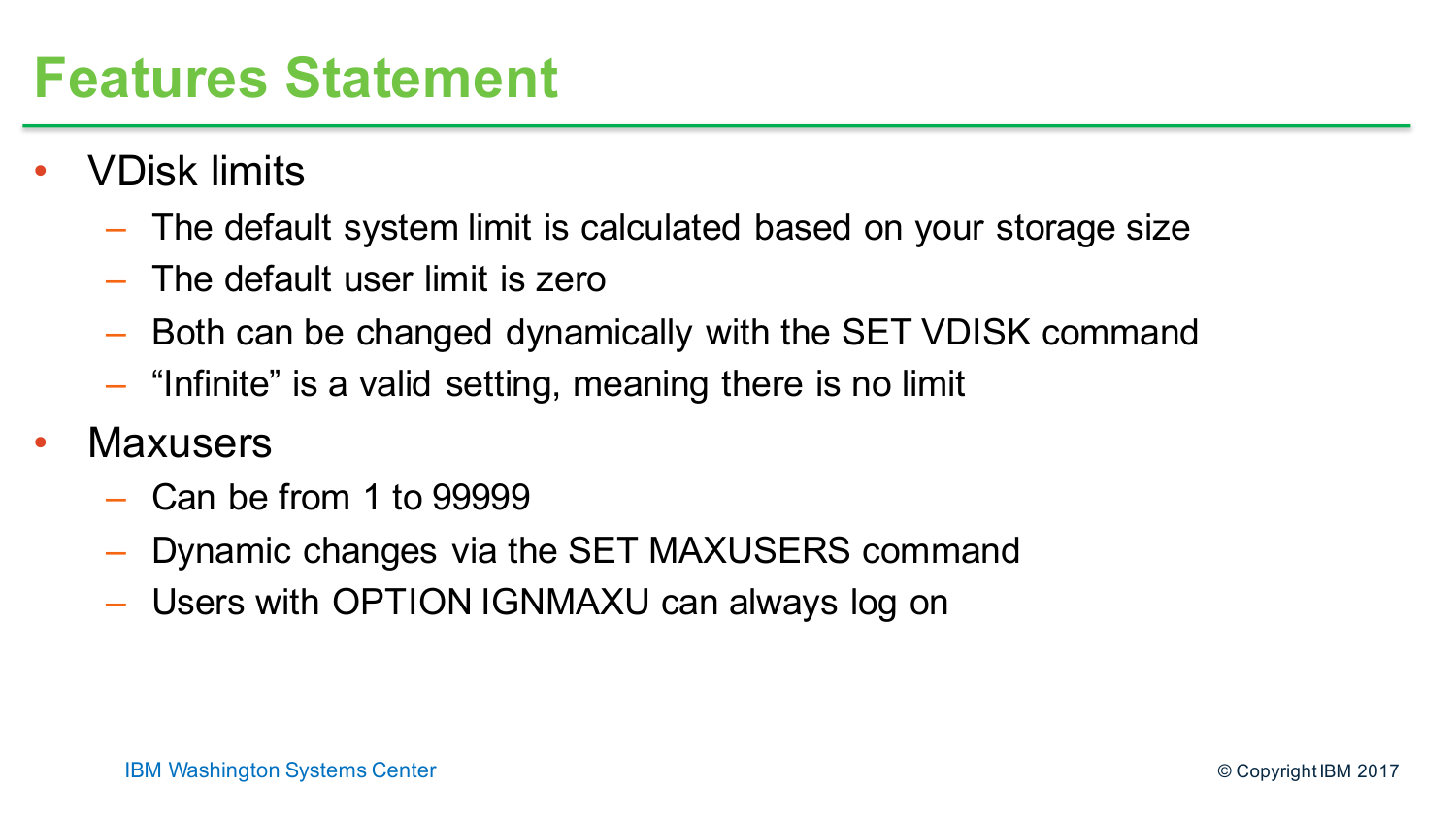### **The SET statement**

- This is where you set the time allowed to shut down guests
	- **Set Shutdowntime 30** These statements showing the default values are included
	- **Set Signal Shutdowntime 0** in the sample config file in 6.4.
	- Both values can be set or changed later with CP commands
- The Shutdowntime is the time reserved for CP to complete its shut down
	- The 30 second default should be plenty except for very large systems
	- If WITHIN is specified on the SHUTDOWN command:
		- The system time is subtracted from the WITHIN time to give the guest shutdown time
		- The same is true for a hardware deactivation, which is 300 seconds
- The **Signal Shutdowntime** is the default time allowed for guests (ignored if WITHIN specified)
	- The total **system shutdown** time is the sum of both intervals (system and signal time)
- The SET statement can also set CP environment variables during system IPL (new in 6.4)
	- **Set Variable System** *variable\_name string*
	- The value can be retrieved with CP QUERY VARIABLE and changed with CP SET VARIABLE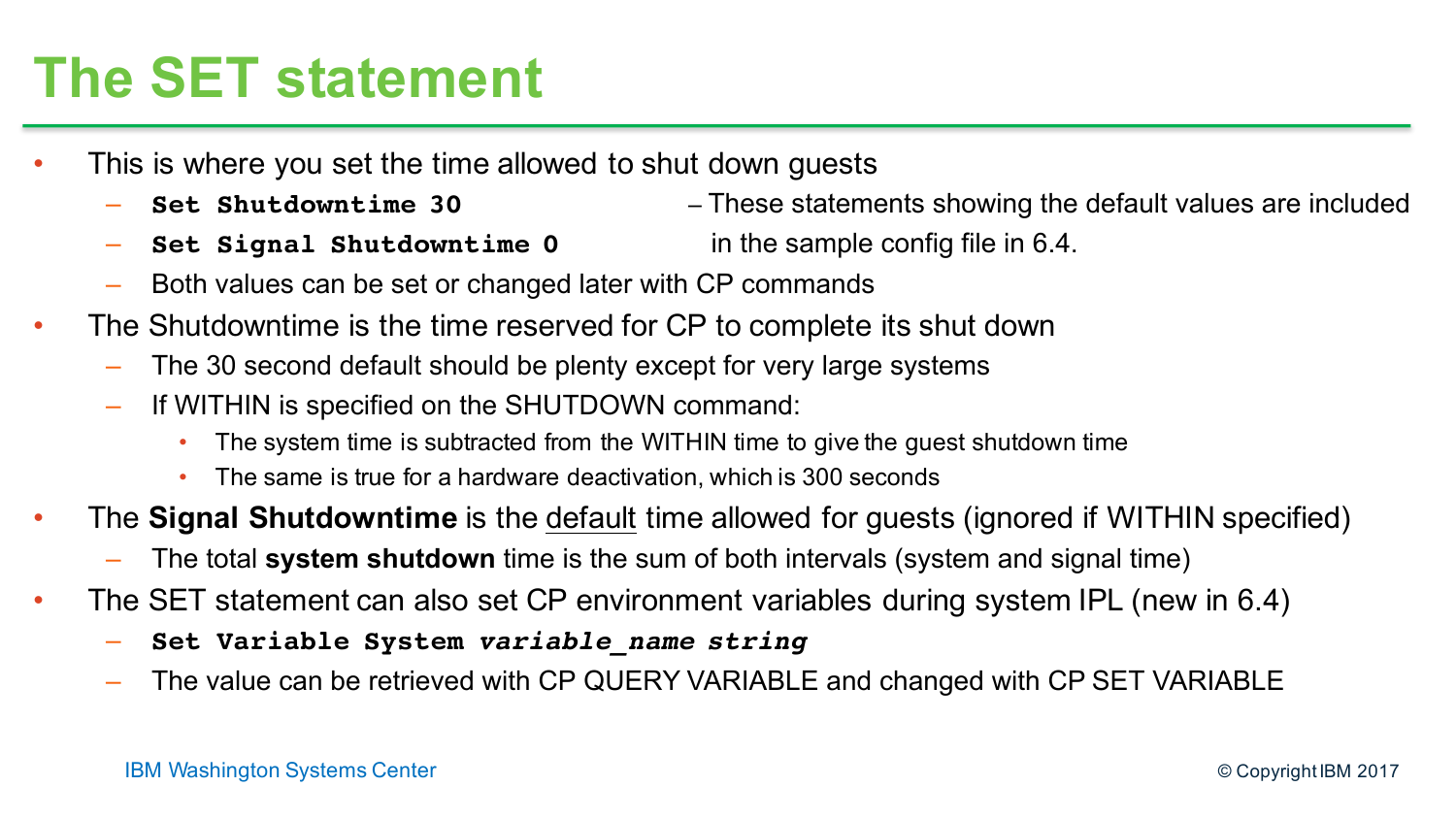#### **Other enabling and setup statements**

#### • **Crypto APVirtual AP** *a* **Domain** *d*

- This is a somewhat new statement, to reserve shared crypto domains
- It is recommended if you are using Crypto with Linux
	- Without this statement, crypto statements in the user directory determine the usage
	- CP will assign shared domains in the order specified. Multiple statements are allowed.
	- CP only uses 1 crypto type for sharing (accelerator or co-processor)
	- A range of AP numbers and Domain numbers are allowed
- **Enforce\_by\_Volid** *ON* or *OFF*
	- Requires you to specify the volume id (label) for Attach or Dedicate
		- If your DASD pool is available to many systems, this may avoid mistakes!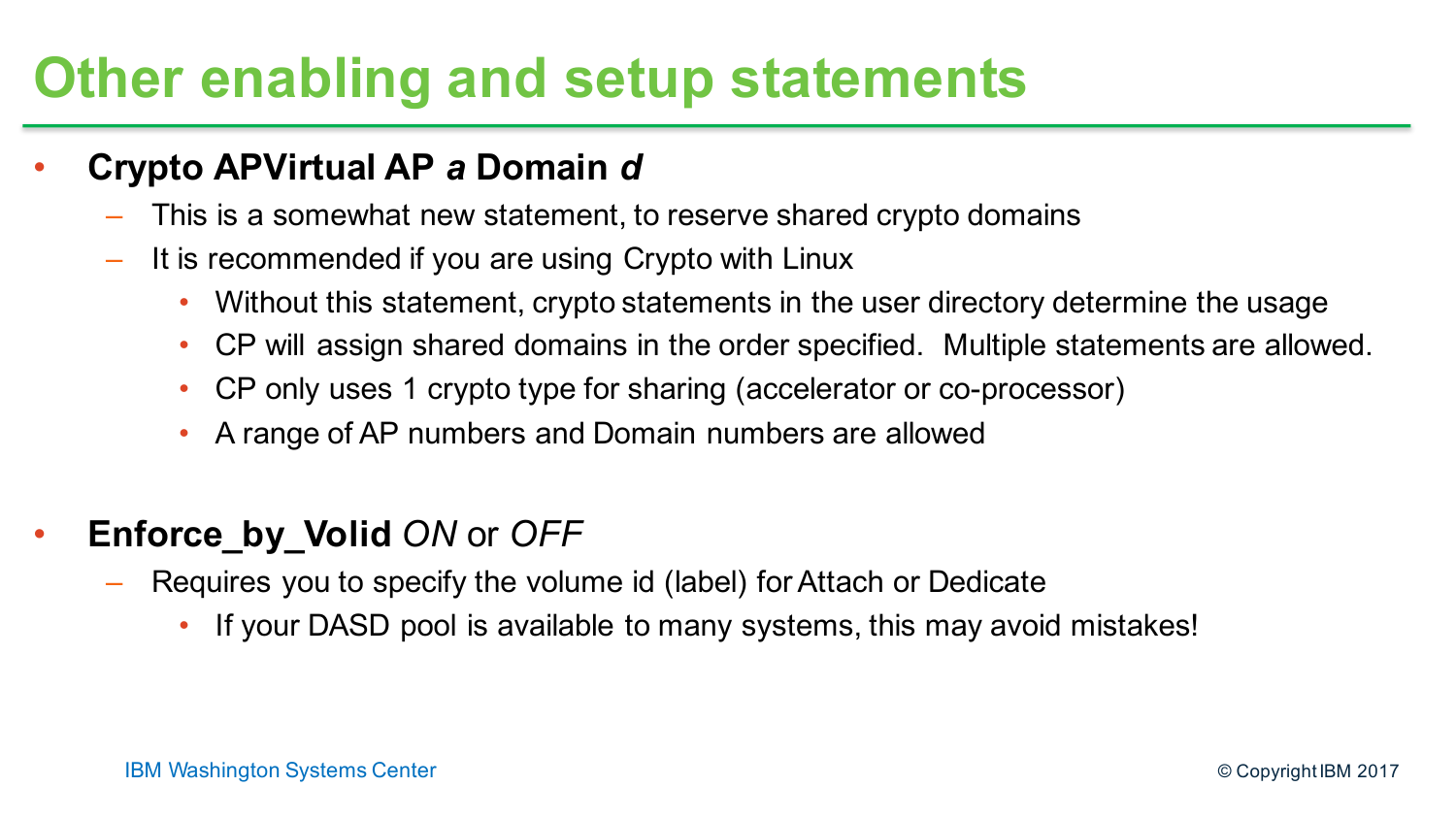#### **Other setup**

- **Multithreading** *Enable* or *Disable*
	- Required to use multithreading on IFLs on z13 and z13s. Disabled by default
	- You can enable it (at IPL time) with any number of threads (1, 2, or Max)
	- On 6.4, you can dynamically change the number of threads if SMT is enabled
		- Suggested statement: **Multithreading Enable Type IFL 1**
- **SRM** statement
	- Lets you set some SET SRM values at IPL time
		- Such as CPU Polarization mode to Horizontal or
		- DSPWDMethod (Dispatcher Work Distribution Method) to Rebalance or
		- ExcessUse (how you want to use unentitled capacity)
	- Normally, the defaults are what you want (and to enable you to use multithreading)
		- But if you're one of those "special systems" that need a different setting..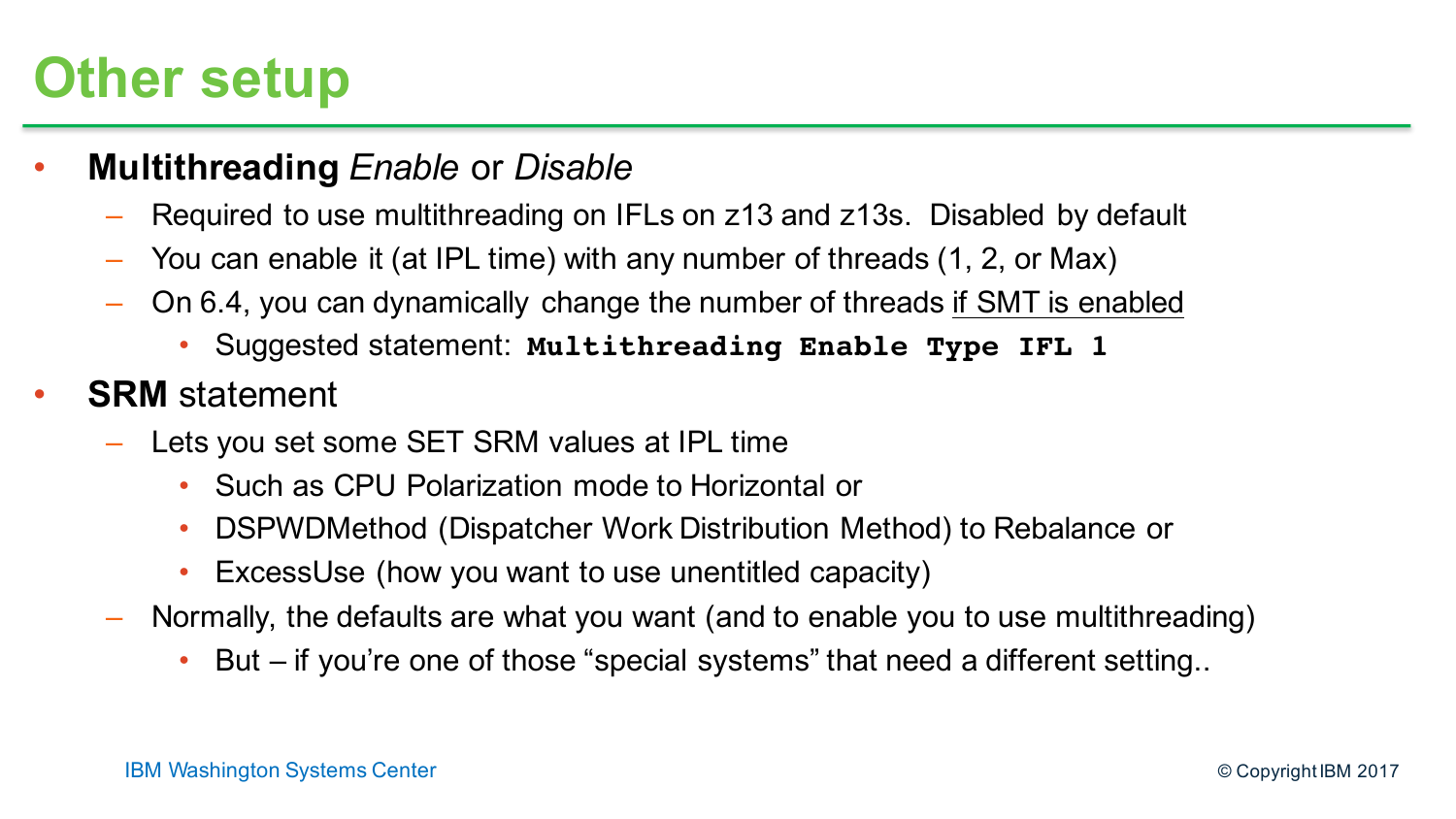#### **Privilege classes of CP commands**

- What are they?
	- CP commands have 1 or more privilege classes assigned to them by IBM
	- This is the IBMCLASS. IBM defines classes A-G and reserves class H
	- The system supports 32 privilege classes. A-Z and 0-6
	- CP commands may also be class "Any"; available to all users, like LOGOFF
	- G is the general "unprivileged" user class. Other classes are privileged
- You can freely modify the class(es) assigned to a command
	- or to a subcommand of a QUERY or SET command
	- Create new classes for users or servers with only the commands and diagnoses needed for the task
		- Usually known as "least privilege" Give no more privilege than needed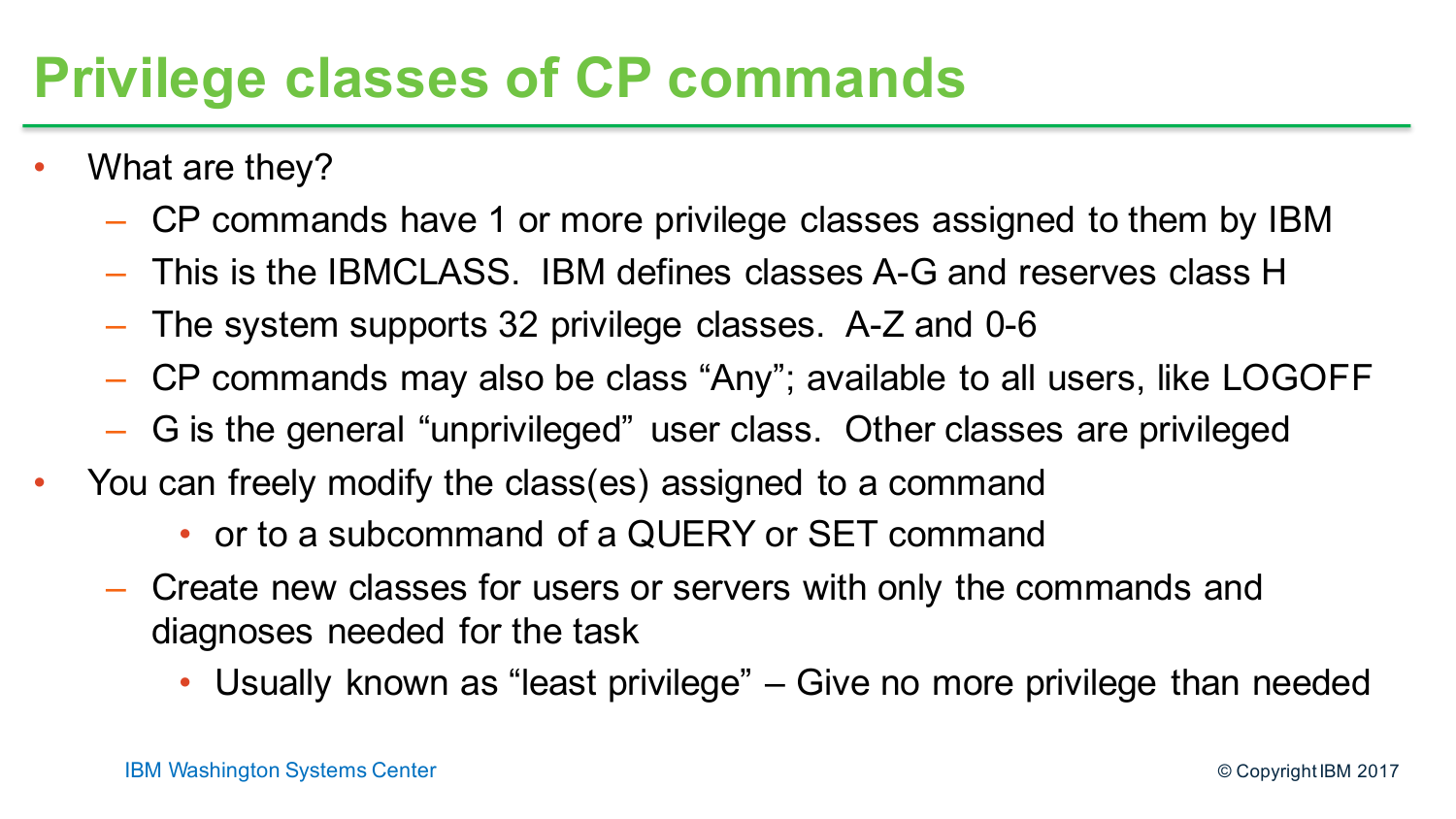# **Modifying CP Commands**

- **Modify Command** *command* **IBMclass** *x* **Privclasses** *classes*
- This allows you to modify the privilege classes of a command
	- You specify the command and the IBM assigned privilege class
	- You may completely change the classes or just add to the IBM assigned ones
	- If there is a duplicate statement, only the first one is used
- Other command modifications
	- Create an alias to an existing CP command
		- **Define Alias** *alias* **For** *command* **Abbrevlength** *nn*
	- Disable a CP command
		- **Disable Command** *command*
	- These commands also work with Query and Set subcommands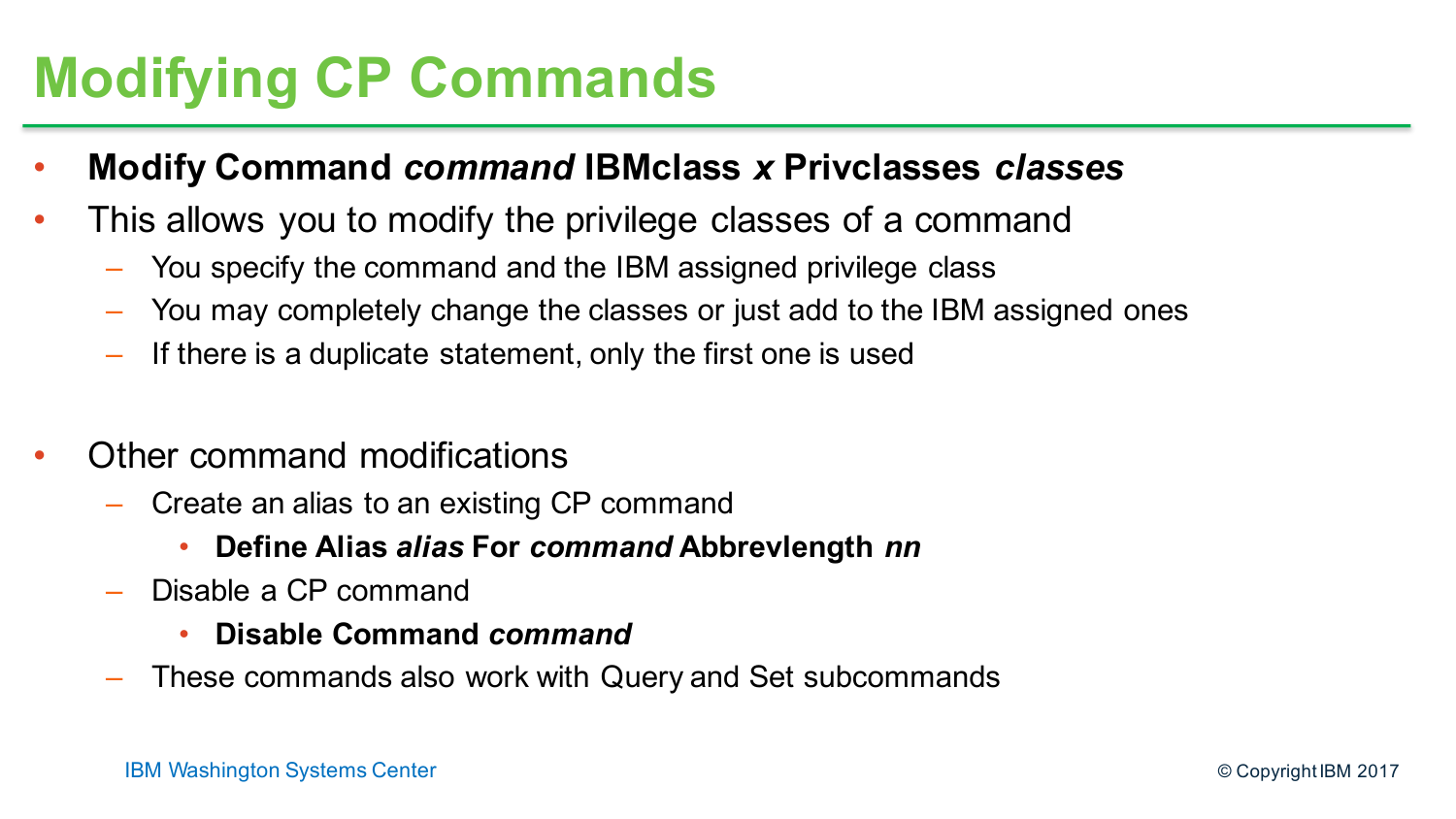#### **Storage statement**

- CP calculates many allocations based on the LPAR memory size
- The **Storage** statement lets you override those calculations
	- Some options you may need when using PCIe functions:
		- IOAT a storage subpool. See the documentation on what to specify
		- LOCKING Issue messages when size of lock requests exceed usage percentages
	- SCMBK Subchannel measurement blocks
		- More space available for adding new I/O devices
	- EDEVICE emulated FBA devices on FCP channels
		- Sets the reserved memory pool for expected EDEVs that will be added
	- AGELIST List size and **Earlywrites** and **Keepslot** Yes (the default) or No
	- Others sizes you can specify:
		- CP trace area and Reserved pages maximum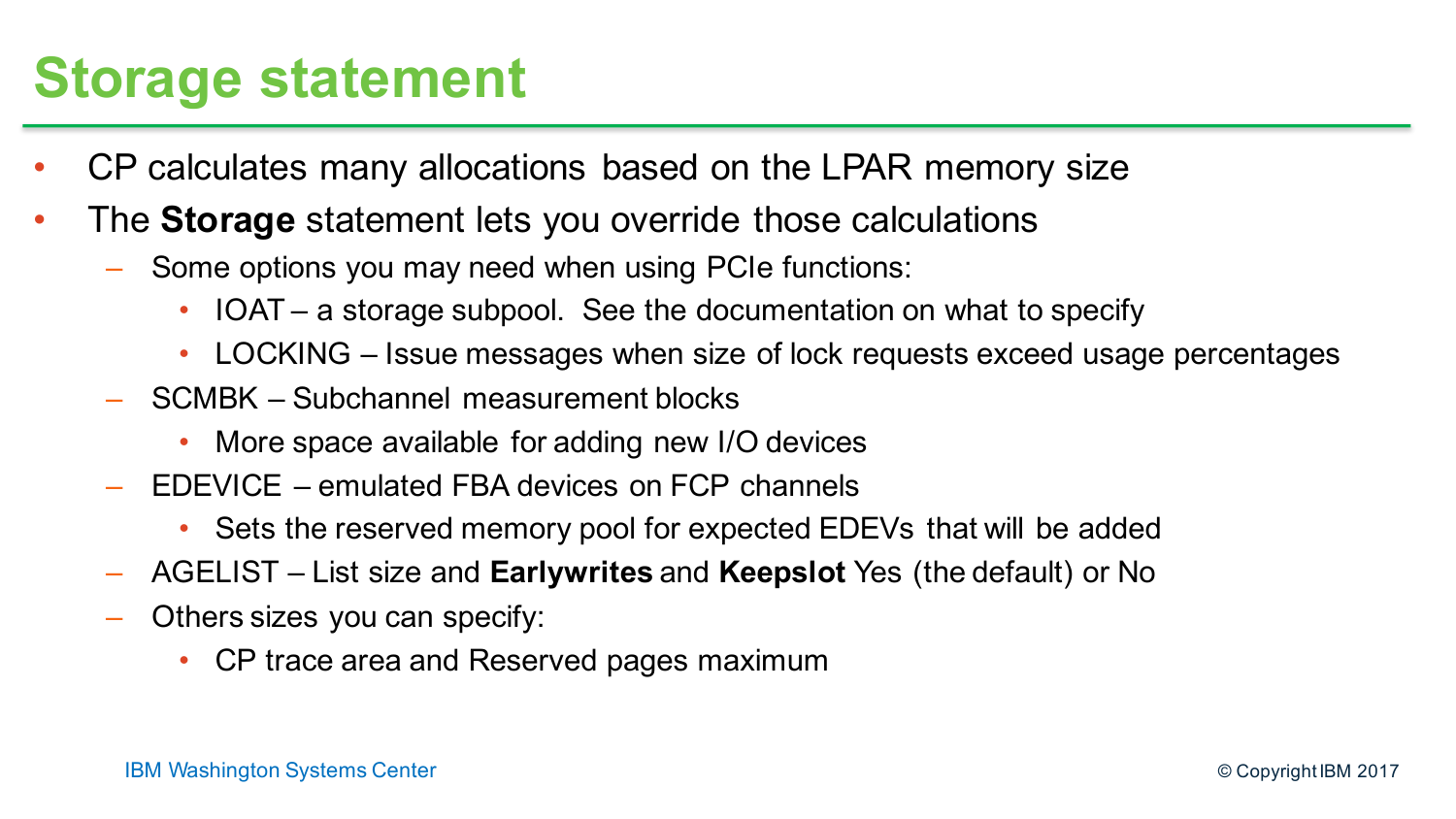#### **Real Devices**

- This is the **RDEVICE** statement, and **CU** statement for DASD
- The CU statement allows you to restrict PAV by control unit
	- The default is to enable the highest (best) level of support
- Rdevice allows you to specify these things for devices
	- Define devices that are not sensed
	- Additional characteristics such as shared DASD, minidisk cache, or spooling
	- For unsupported devices, the device class (DASD, printer, tape, etc.)
	- EQID (equivalency ID) is required for some devices in an SSI cluster
		- OSA ports, Hipersockets, FCP channels, and channel to channel devices
		- It is required so that guest relocations can occur for guests using these devices
		- EQID is allowed on all Rdevice statements, but these are the ones that need it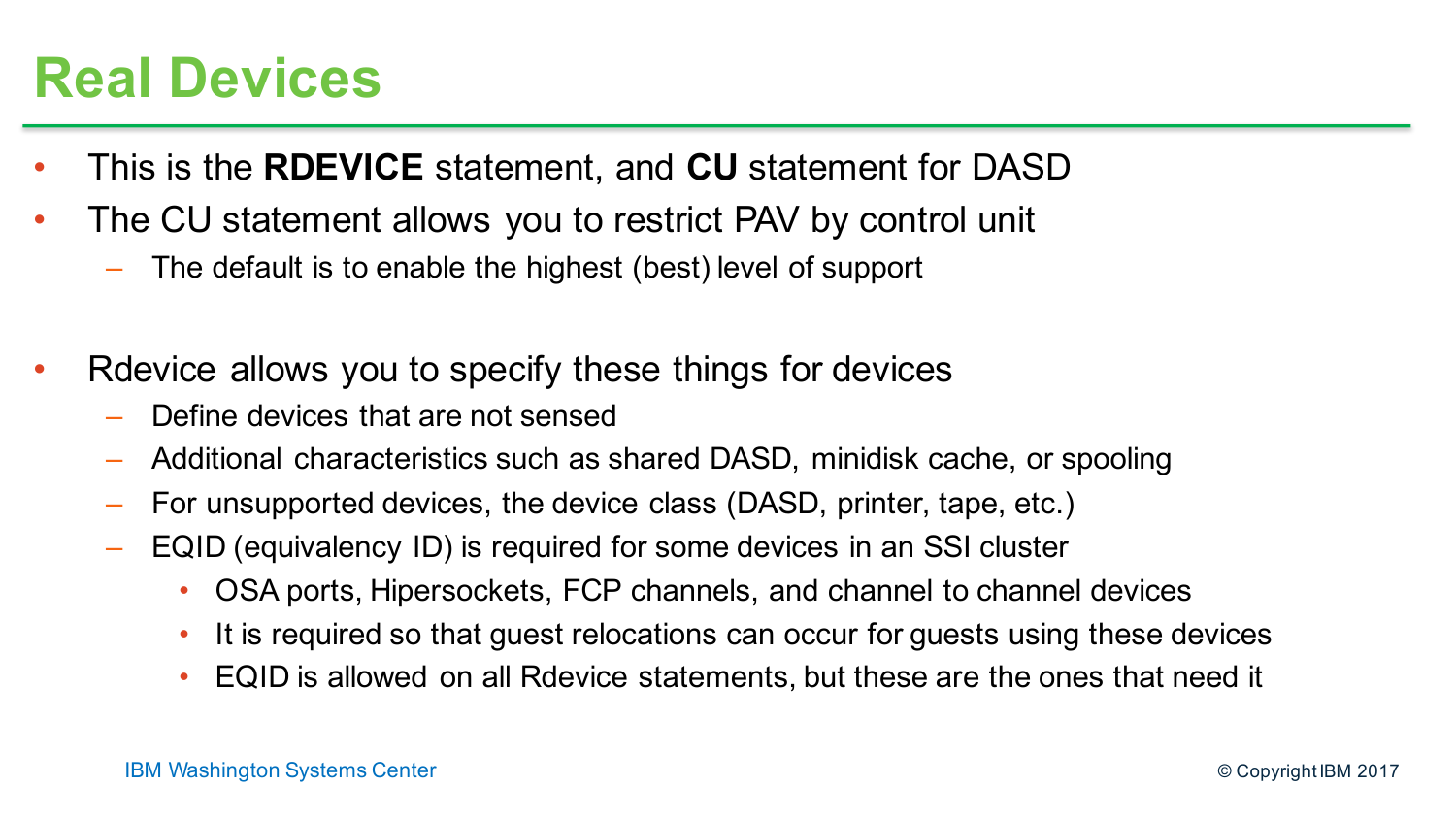### **Speaking of real device numbers..**

- Did you know you can now specify them for system disks?
	- **CP\_Owned Slot** *nnn volid* **RDEV** *rdev*
		- The RDEV operand is optional
	- **User\_Volume\_RDEV** *volid* **RDEV** *rdev*
		- This is a new statement, used instead of the other User Volume statements
		- Each statement only defines 1 volume, no wildcards
		- Maybe a good use for an imbedded file.
- This avoids any "duplicate volser" problems at IPL!
	- If you share DASD with many systems, be sure to think about this
	- If users (meaning Linux admins) have the ability to write labels, you really want to use this.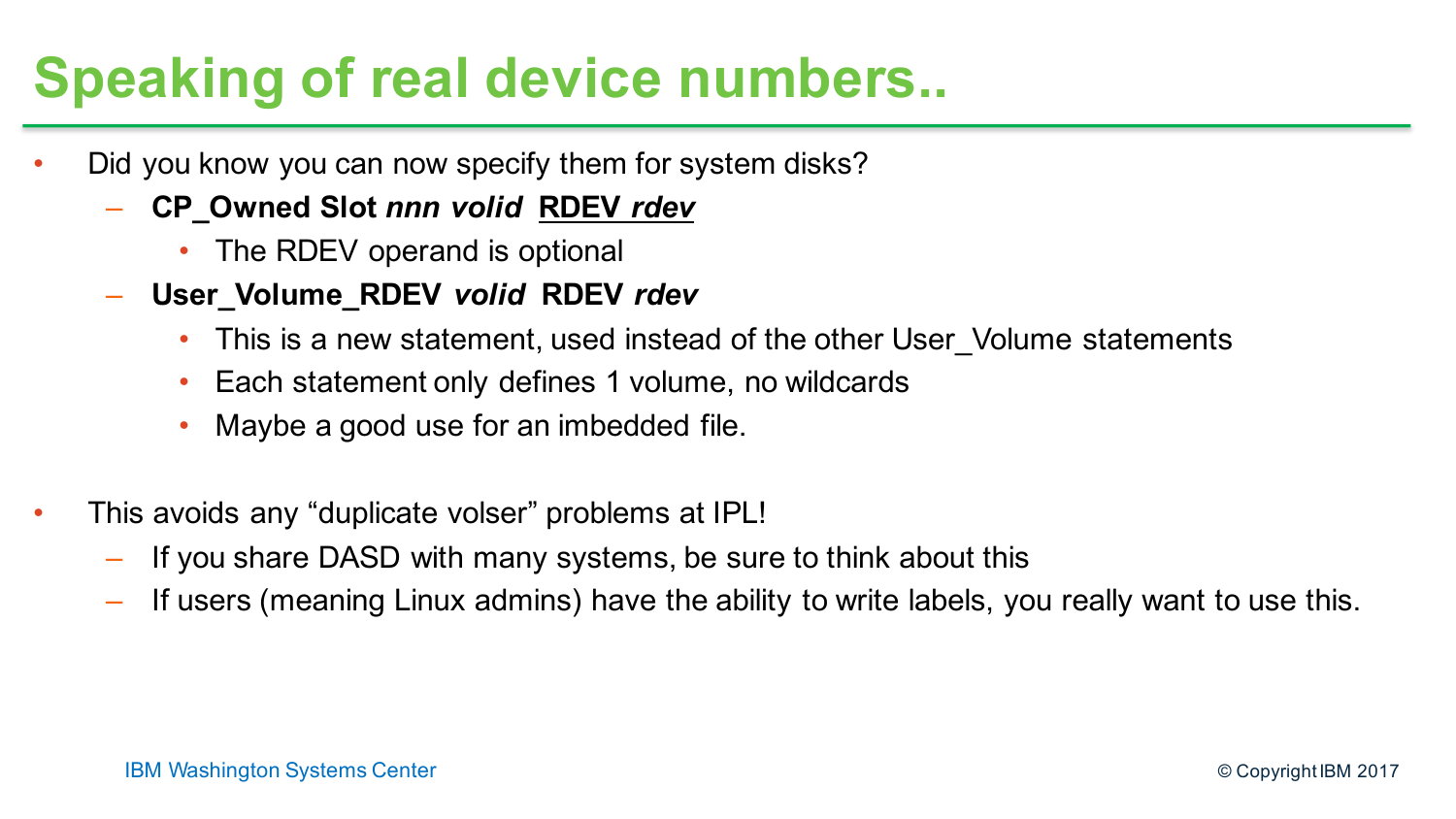#### **Operators and Operator consoles**

- CP requires a console to log on the OPERATOR at IPL time
	- Otherwise it loads a disabled wait PSW with code x'1010'
- The **Operator\_Consoles** statement specifies a list of addresses of locally attached 3270 displays to choose from
	- The HMC 3270 function is specified as "System\_3270"
	- The HMC operating system messages panel is "System\_Console"
	- The device addresses are OSA-ICC defined devices
	- CP searches for a working device in the order specified
- The IPL parameter "CONS=" overrides this statement
- Tip:
	- Placing "System\_Console" at the end of the list ensures your system will always be able to IPL.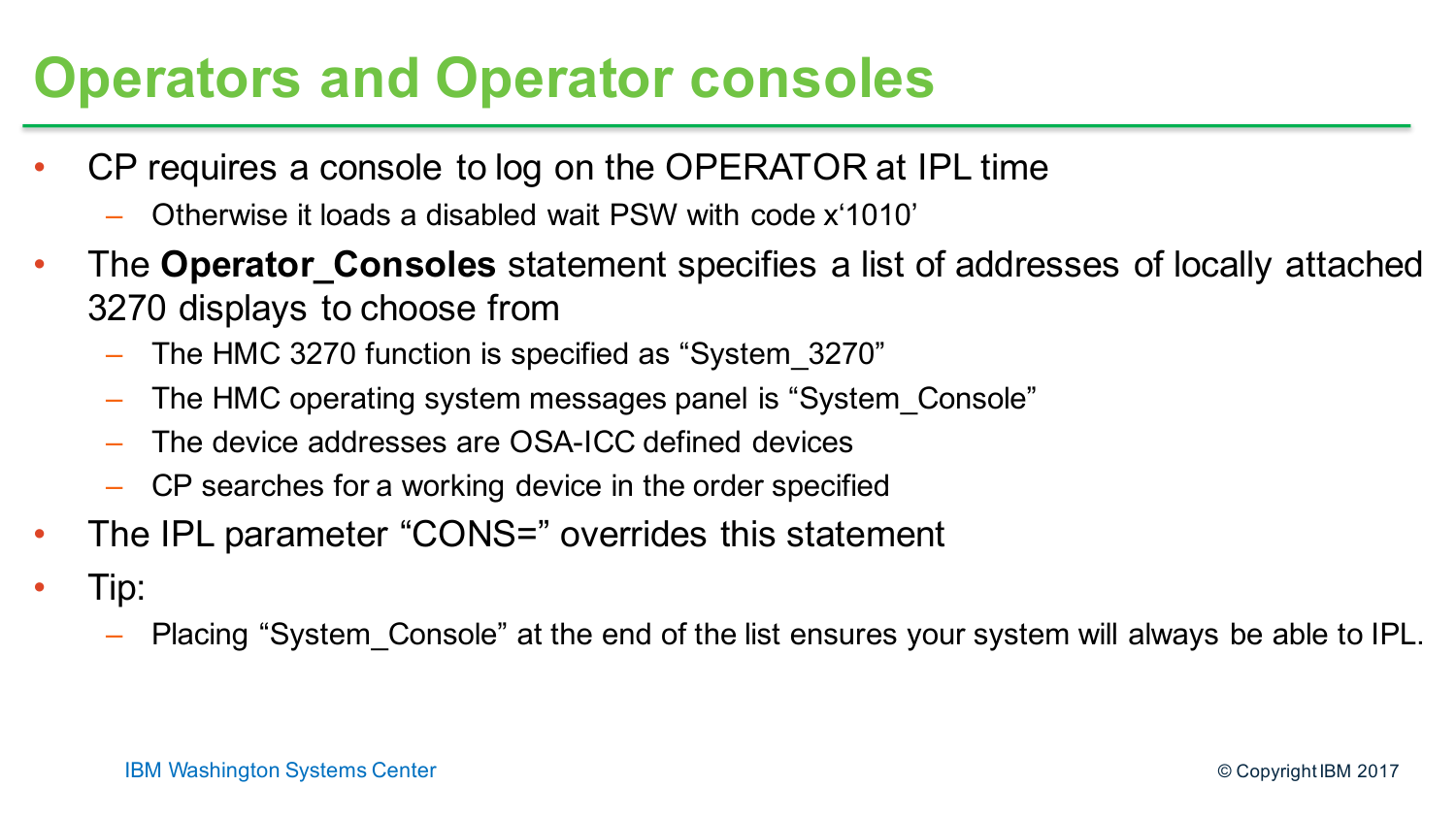#### **Emergency message consoles**

- The statement is **Emergency\_Message\_Consoles**
- This is where CP will send shutdown, abend, and dump messages
- Same syntax as **Operator\_Consoles** except "System\_3270" not allowed
- Not required the default is the Operator Consoles list
	- But only the consoles that are operational at IPL time
	- An address on the IPL parm CONS= is added to the list
	- The "System\_Console" is always included
- Limits: 100 devices can be specified.
	- Note that you can have up to 500 Operator\_Consoles.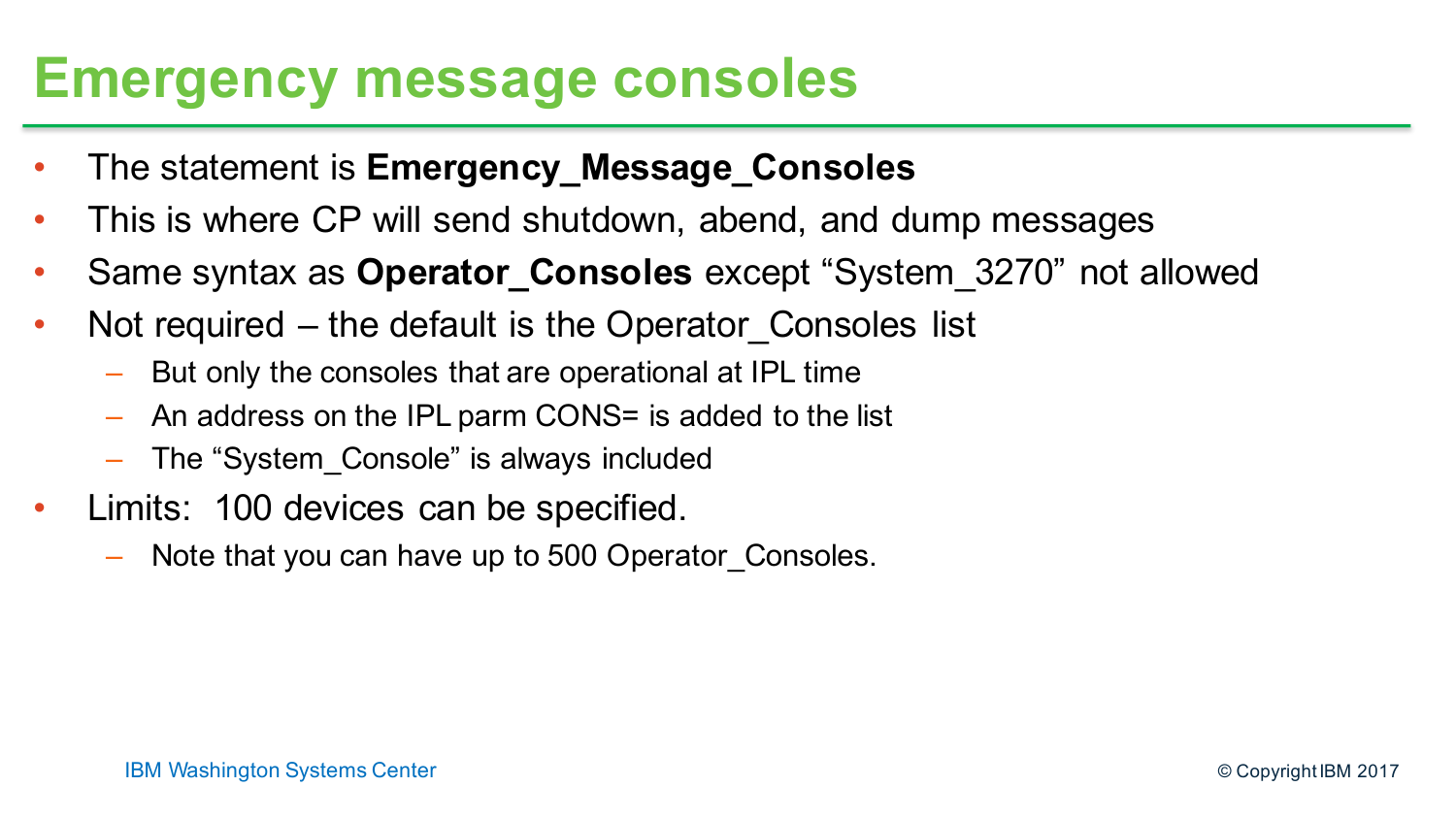#### **Who is the System Operator?**

- The "**System\_Userids Operator** *user"* is the system operator at IPL
	- Even if that user does not exist in the directory!
	- This is the first user logged on to the system
- What if that user logs off?
	- A user id on the **Alternate\_Operators** statement is made the system operator
		- If the user is logged on and has the required privilege class
		- Otherwise, the system has no system operator (QUERY SYSOPER)
	- The system operator will be designated when one of these occur:
		- The default OPERATOR logs on
		- Any user with the required operator privilege class logs on (like MAINT640 or MAINT)
		- The SET SYSOPER command successfully sets a new operator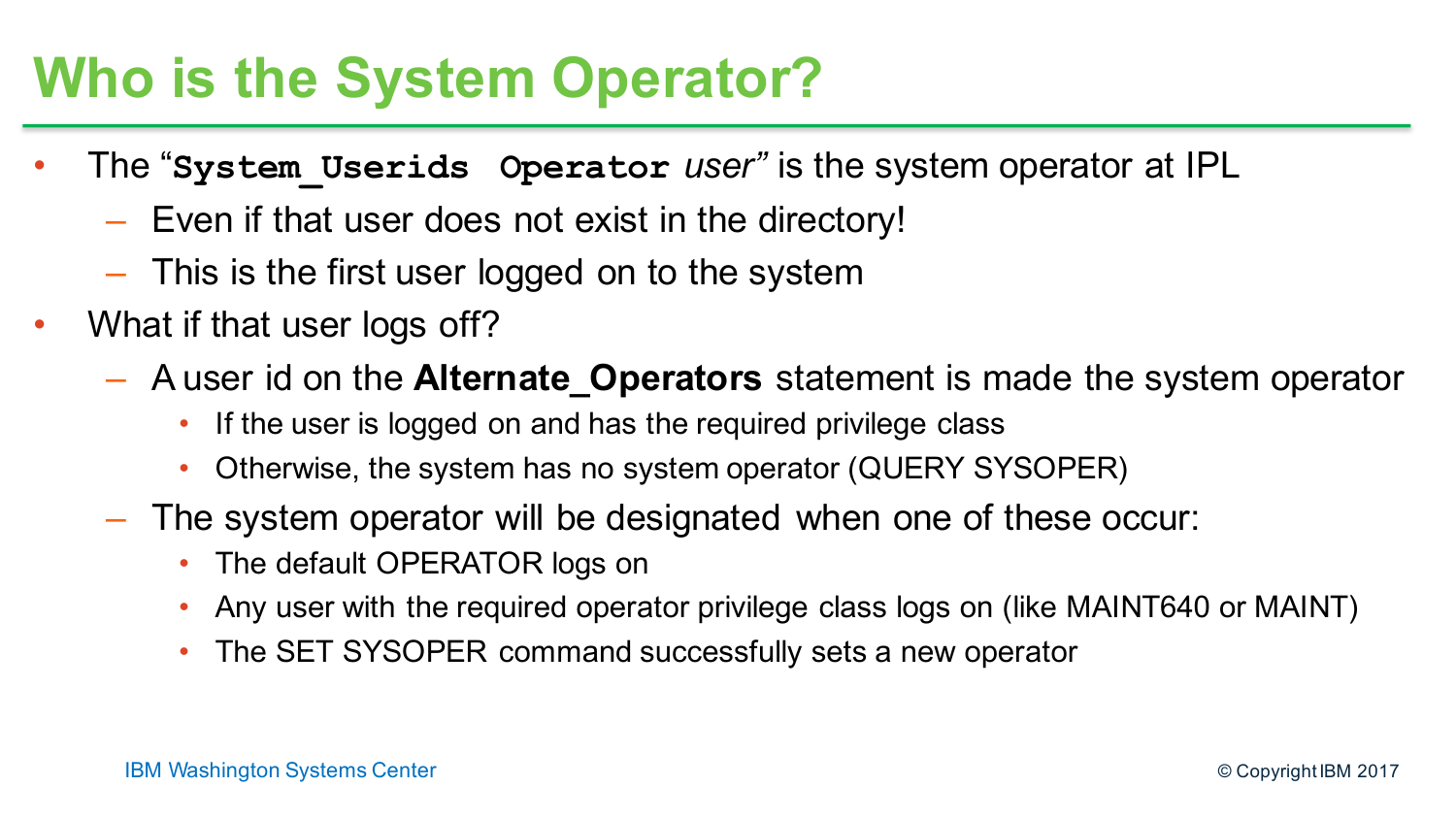### **The Journaling statement**

- Lock out logon or CP LINK after invalid attempts
	- Attempts are also written as accounting records
	- Messages about attempts can be sent to the Operator or another user
- Only really useful if you don't have an ESM, such as RACF
	- ESM controls logon attempts and automatic disable of logon
	- No link passwords when using an ESM, so no need to lock out link
- Facility is off by default.
	- CP commands to enable and disable are also off by default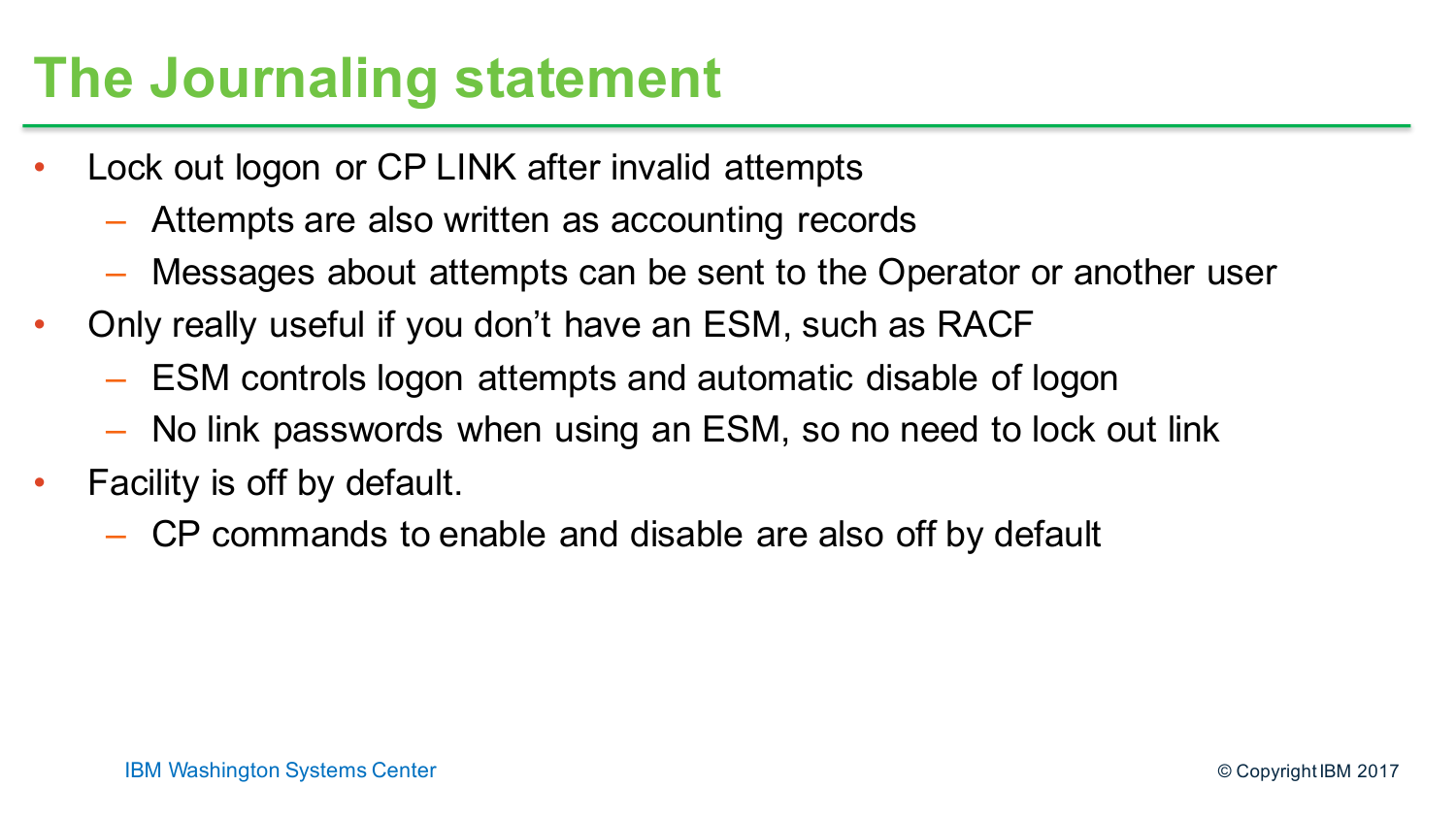#### **New features in z/VM 6.4**

- APAR VM65925 enhances VSWITCH authorization
	- New features are enabled with Directory Network Authorization (DNA)
		- Enabled in SYSTEM CONFIG
			- VMLAN DNA ENABLE
			- It is enabled by default when this APAR is installed.
		- By CP command
			- SET VMLAN DNA ENABLE
	- The APAR should be available in August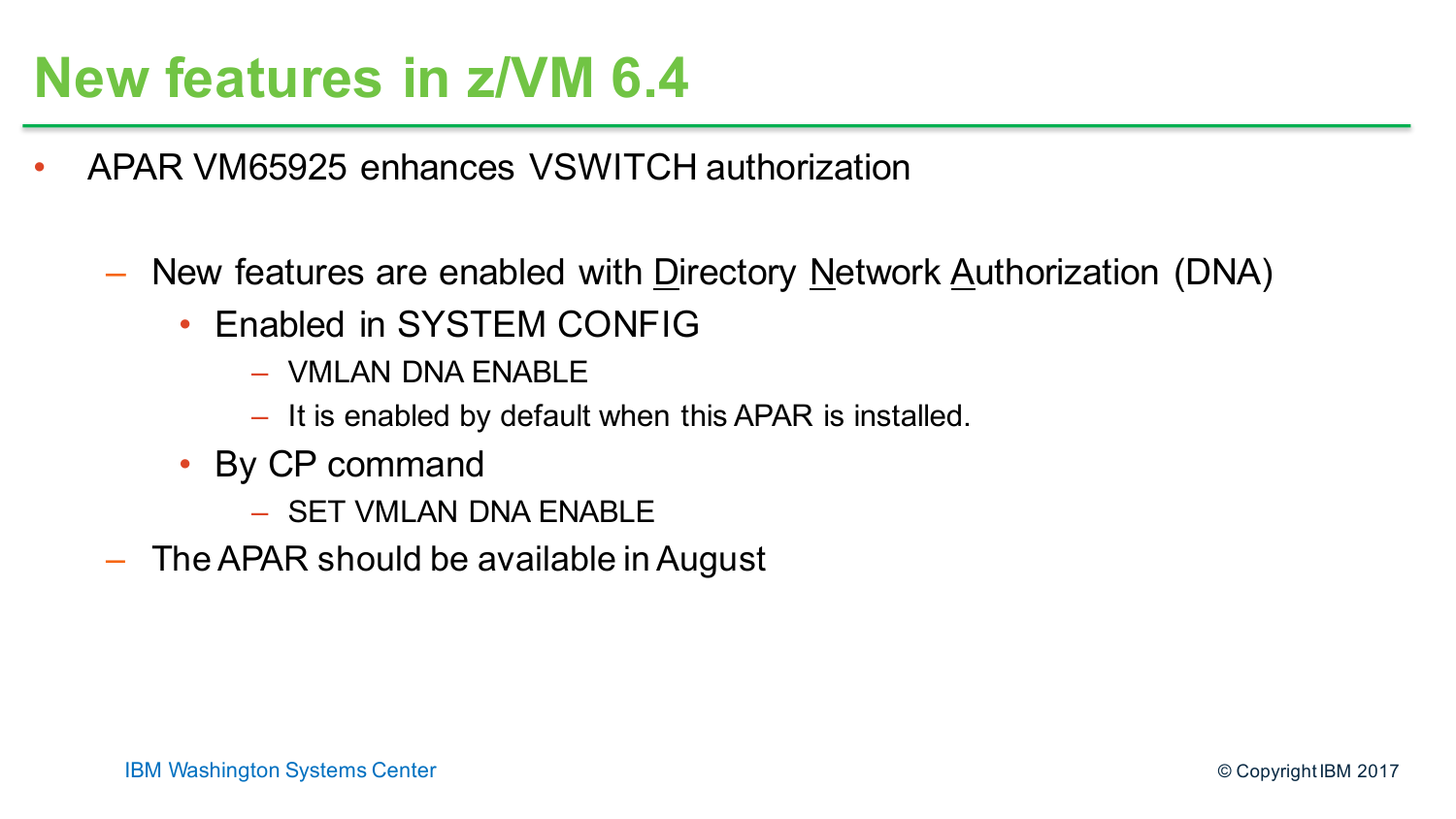#### **Syntax check**

- The CPSYNTAX utility checks the syntax of your file
	- Always run it after an update! It is found on MAINT 193.
	- Incorrect statements, bad syntax, unknown keywords
	- It does not check every statement for duplicate operands or interactions with other statements
	- It is a good check, but no guarantee it will find all problems an IPL would find
- If you use qualified statements and multiple identifiers:
	- Run it for each LPAR and/or CPU specification you have
	- The options are:
		- **CPUID** *model serial*
		- **LPAR** *lparname*
		- **SYSTEM** *sysname*
	- Wildcards and multiple options are allowed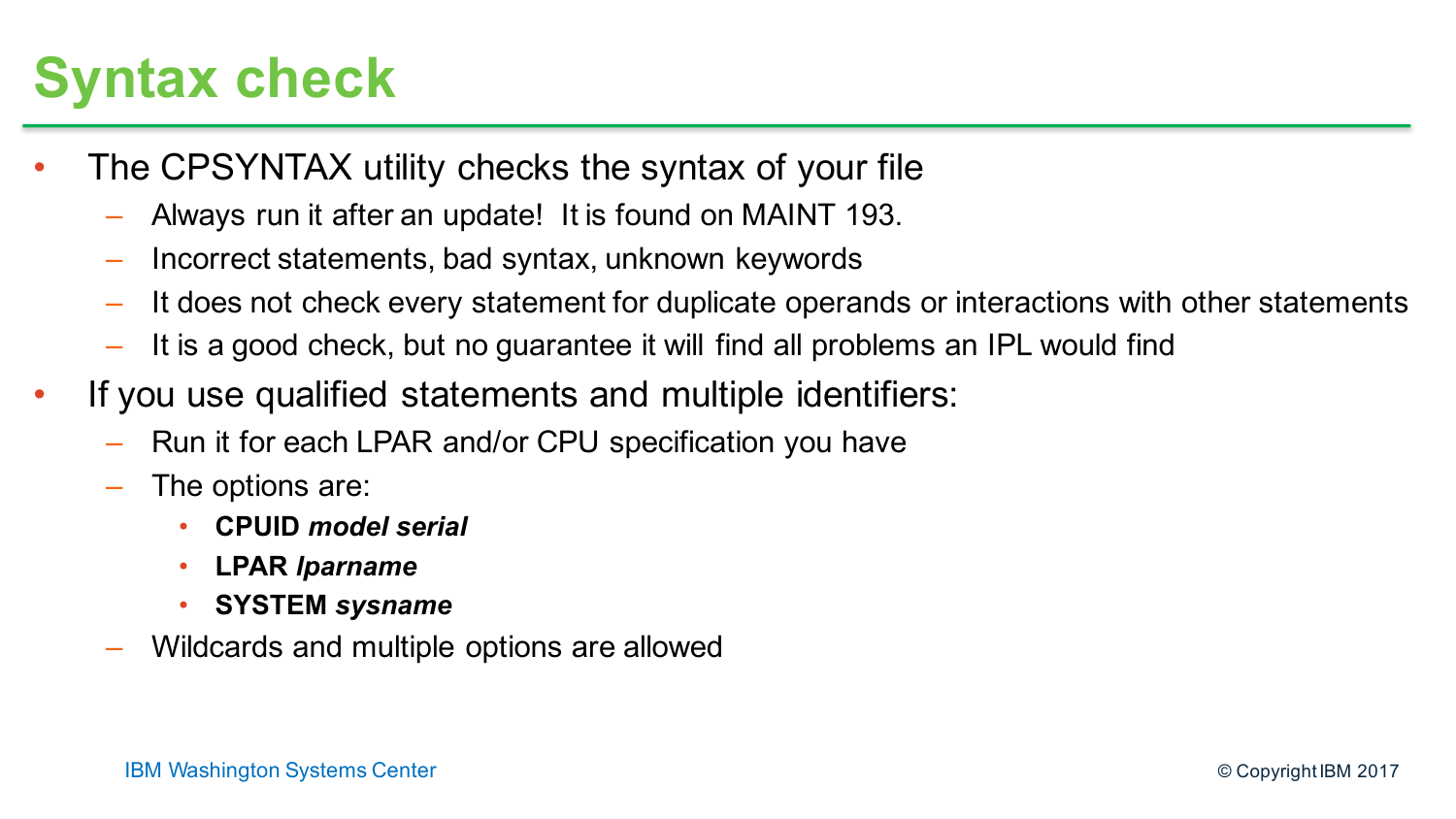# **Configuration Statement Errors During IPL?**

- Some can cause a hard wait. Hopefully you ran a syntax check!
	- Invalid statements are ignored.
		- If that is your only "Features" statement, well...
- **Tolerate\_Config\_Errors** *Yes* or *No*
	- First one must be "No"; the default is "Yes"
	- This can be specified multiple times turning it on and off
	- Marks sections of the file where errors are not tolerated.
	- If errors are found in these sections:
		- All errors are collected and shown on the Operator console
		- The Operator is prompted to do one of the following:
			- Stop the IPL
			- Continue with a normal IPL
			- Continue but don't autolog any users (NOAUTOLOG)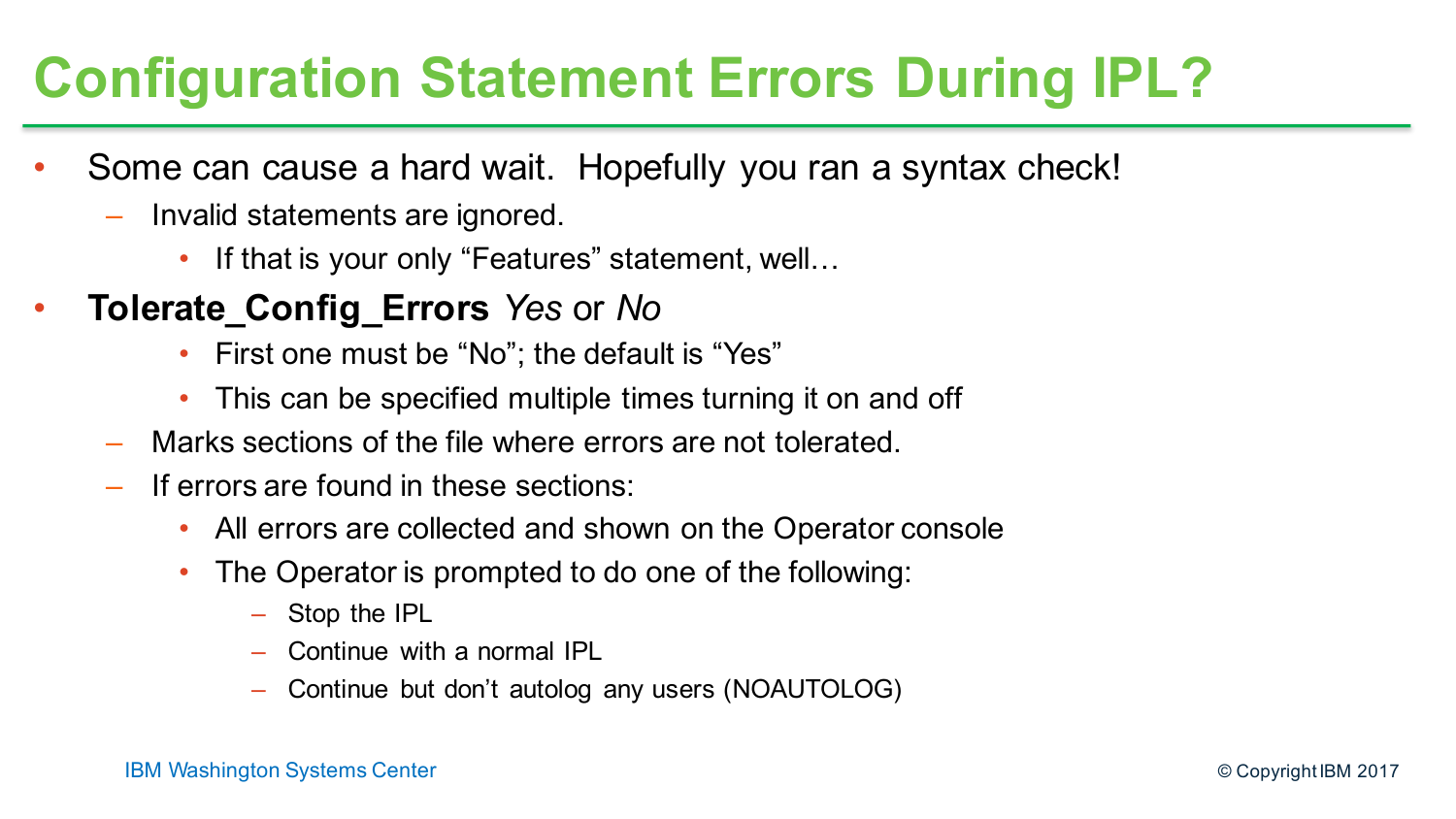#### **IPL Parameters for CP**

- These are specified in the IPLPARMS area of the stand alone loader
	- They can also be set with SET IPLPARMS for a SHUTDOWN REIPL
- The valid parameters are documented in *z/VM System Operation*
	- CONS=*addr* or CON=*addr*
		- Override the Operator\_Consoles statement and use this console address
	- FN=*filename* and FT=*filetype*
		- The system configuration file. Default is SYSTEM CONFIG
	- PDNUM=*n*, PDOFF=*offset*, PDVOL=*raddr*
		- Where to find the parm disk for SYSTEM CONFIG. Which parm disk or cylinder location
	- PROMPT
		- Prompt for startup, even if Auto\_Warm\_IPL or Auto\_IPL is specified
		- Only valid on the stand alone loader screen. Can be changed on the Features statement
	- IPLVAR=*text*
		- Sets the value of the CP.IPLPARMS.IPLVAR environment variable. Length can be 1-233 characters, A-Z, 0-9, " " and ".", no embedded blanks, and lower case folded to upper. (New in 6.4)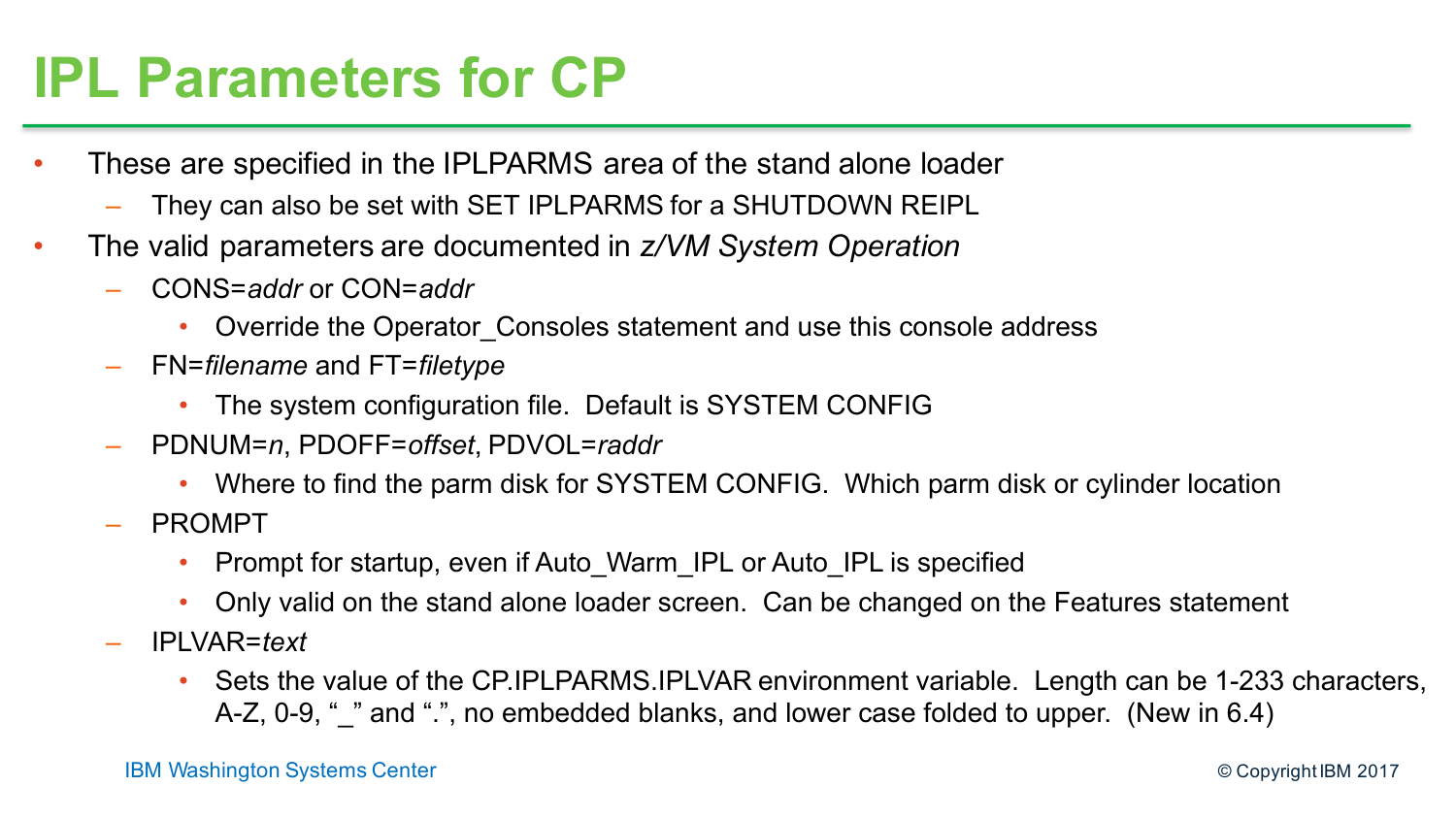# **CP IPL parameters, continued**

- Diagnostic parameters
	- NOEXITS, NOHCD
		- Don't load any exits for this IPL, or ignore the IODF statement
	- CLEARPDR
		- CP will clear the PDR before using. Emergency use only and if no SSI members are active!
	- REPAIR
		- Used very carefully if no members of your SSI cluster will start.
			- It bypasses many SSI management functions, so no other members must be active!
		- Forces start-up parameters NOAUTOLOG and DISABLE (even non-SSI)
- STORE= parameter
	- Specifies the amount of memory CP will use, up to the LPAR amount
		- The SET STORAGE can be used to dynamically increase memory
		- Not needed for dynamic increases; usually just for testing
- PAGING63 to force 6.3 level of paging I/O on 6.4. Only use to migrate or resolve a problem.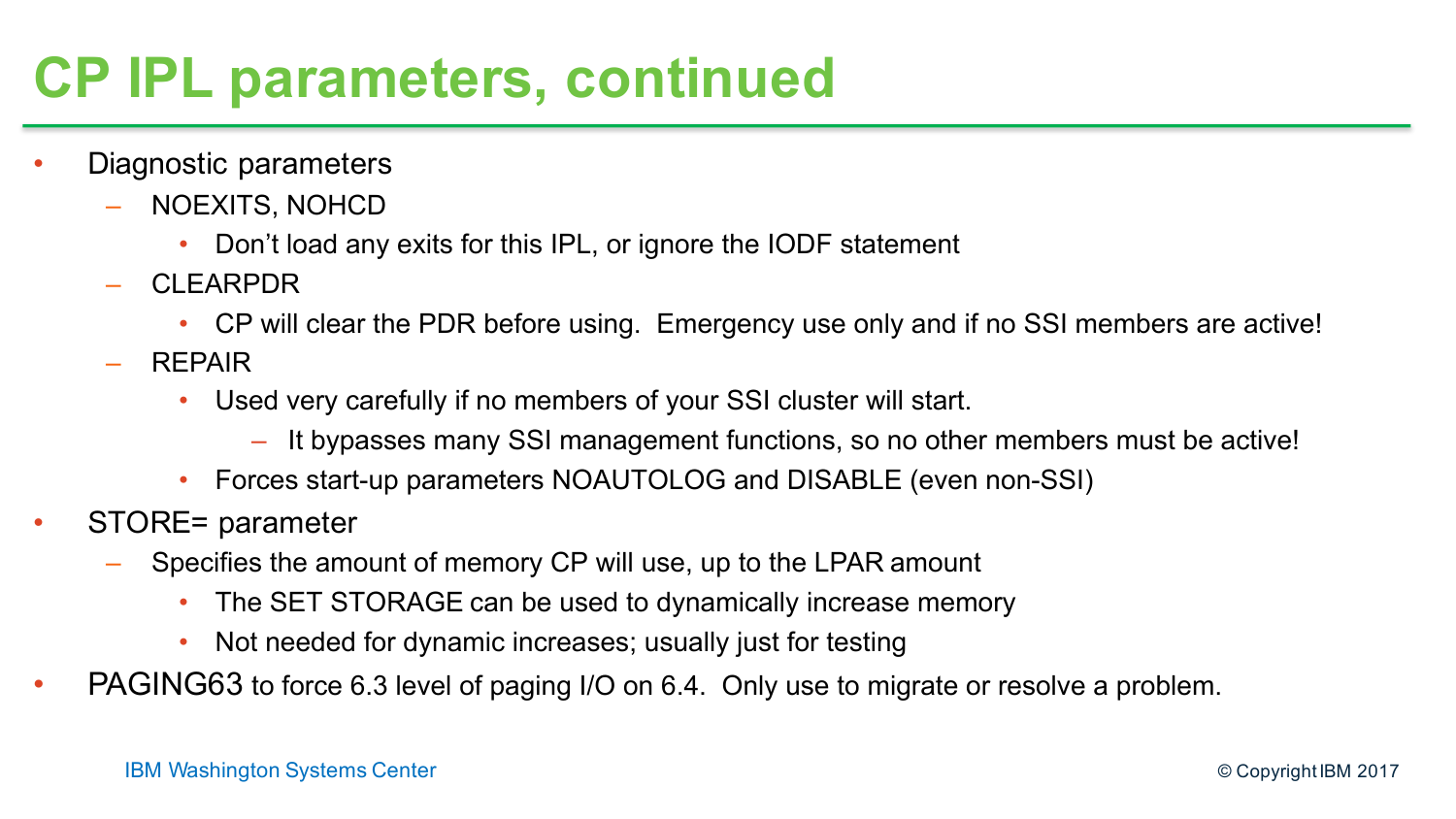# **Specifying IPL parameters**

- Using the stand alone loader, enter a 3270 console addr as loadparm
	- Change or specify the parameters in the IPL PARAMETERS area
- Or, use these special loadparms:
	- **CONS***xxxx* creates iplparm CONS=*xxxx*. HMC 3270 is device "SYSG"
	- **FN***xxxxxx* creates iplparm FN=*xxxxxx*
	- **I***rrrrr* or **I***rrrrr.p* overrides the load device (*rrrrr*) or device and parm extent (*p*)
		- The first letter is I for IPL device.
- FN*xxxxxx* allows you to use conditional IPL parameters. An example:
	- Loadparm of FNSITE2, IPL parms: FN: SITE1 (PDVOL=1111) FN: SITE2 (PDVOL=2222)
	- IPL parms passed to CP: PDVOL=2222 FN=SITE2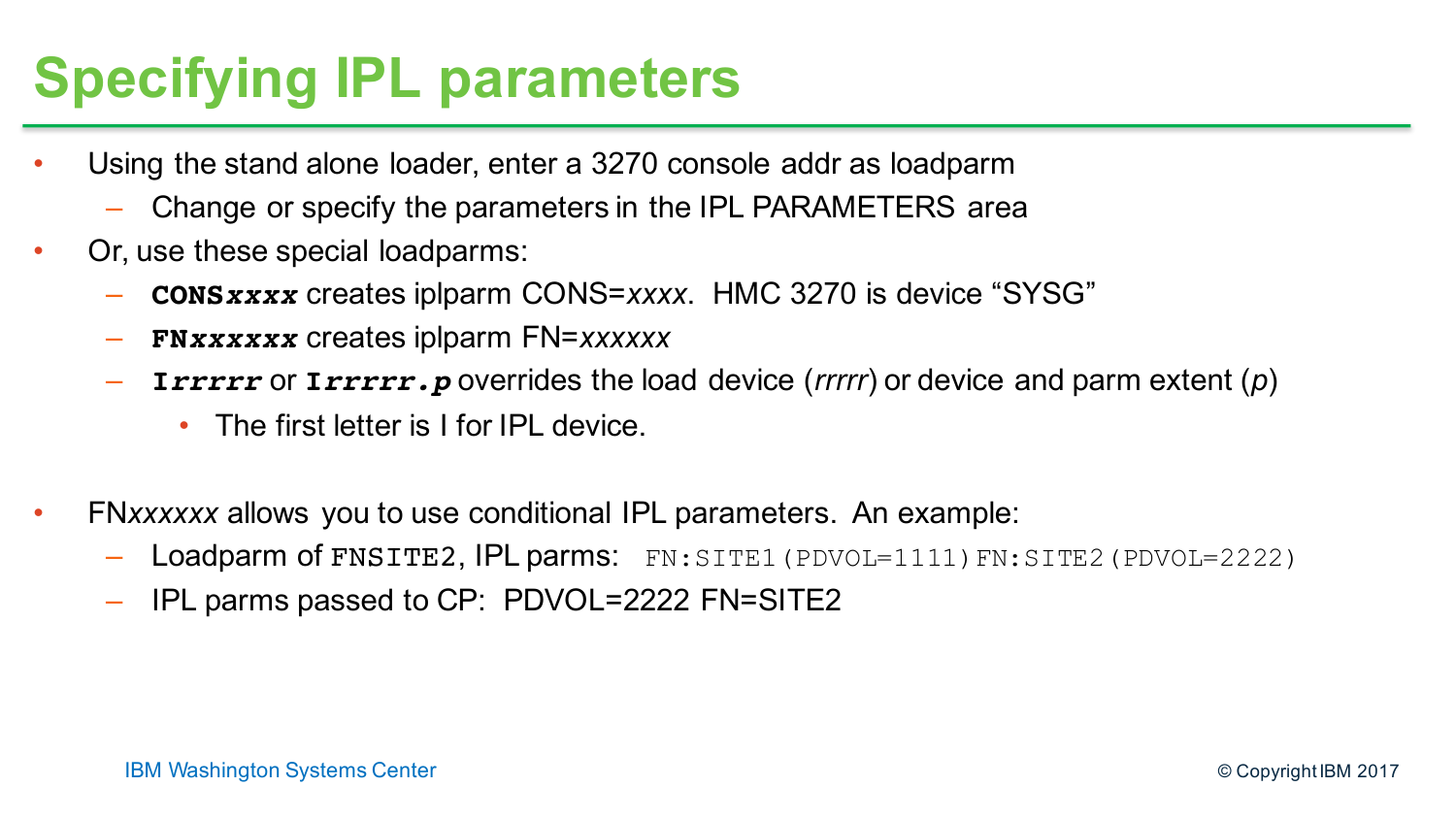### **What did you learn?**

- There are probably more statements and parameters than you knew about!
	- Hopefully you now know more and will make use of some of them
- I didn't cover several statements
	- Many are ones you're used to working with
	- Many are covered elsewhere, such as vswitch statements
	- Some are for special situations, like loading new code and exits
	- Please give me feedback if there are ones I should have covered